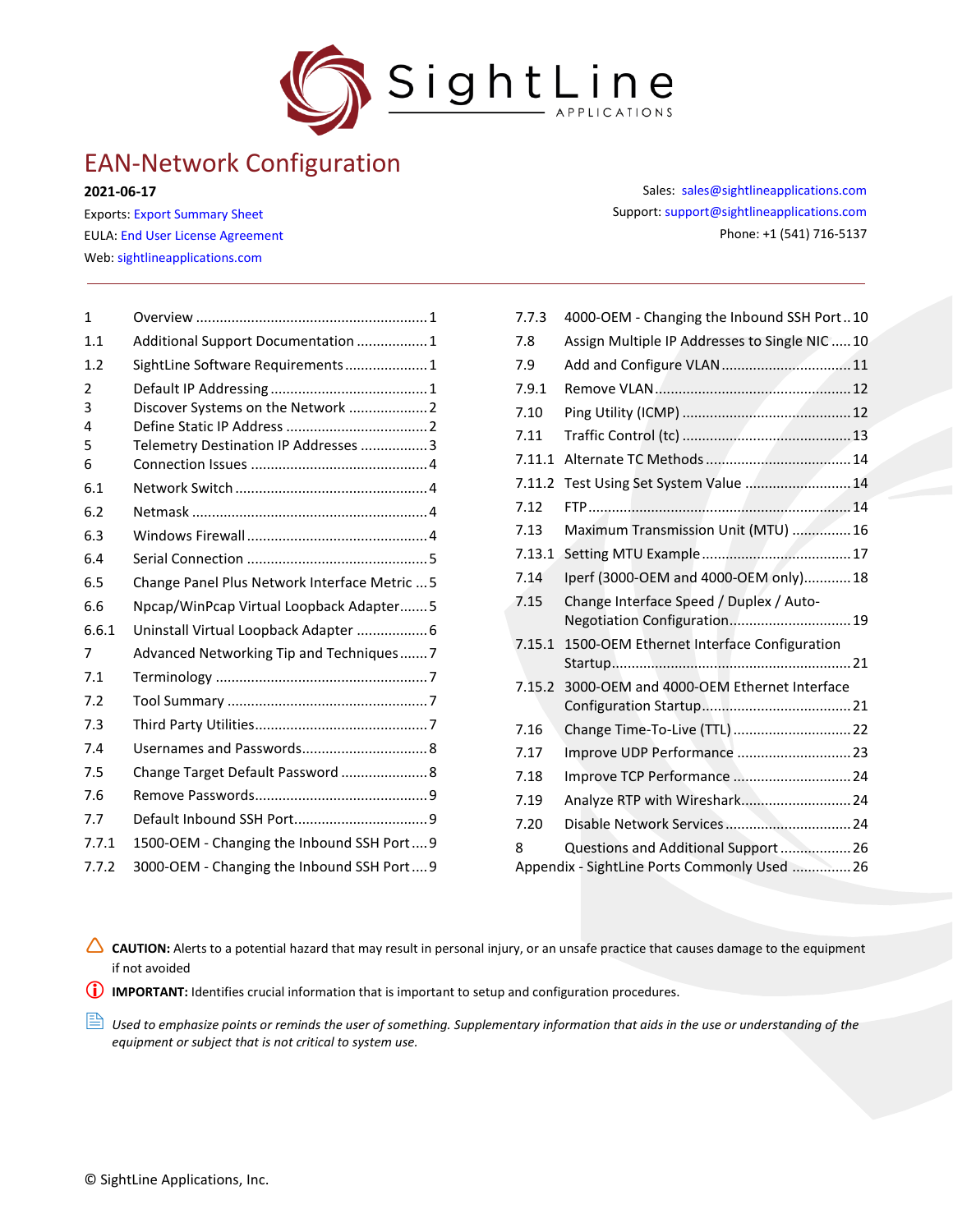

# <span id="page-1-0"></span>**1 Overview**

This document describes network management and configuring such as static IP address for the 1500- OEM, 3000-OEM, and 4000-OEM. It additionally covers sending telemetry to multiple IP address destinations. General knowledge of IP addressing is recommended.

# <span id="page-1-1"></span>**1.1 Additional Support Documentation**

Additional Engineering Application Notes (EANs) can be found on the [Documentation](https://sightlineapplications.com/documentation/) page of the SightLine Applications website.

The [Panel Plus User Guide](https://sightlineapplications.com/downloads/) provides a complete overview of settings and dialog windows located in the Help menu of the Panel Plus application.

The Interface Command and Control [\(IDD\)](http://sightlineapplications.com/idd/) describes the native communications protocol used by the SightLine Applications product line. The IDD is also available as a PDF download on the [Documentation](https://sightlineapplications.com/documentation/) page under Software Support Documentation.

# <span id="page-1-2"></span>**1.2 SightLine Software Requirements**

 **IMPORTANT:** The Panel Plus software version should match the firmware version running on the board. Firmware and Panel Plus software versions are available on the [Software Download](https://sightlineapplications.com/downloads/) page.

# <span id="page-1-3"></span>**2 Default IP Addressing**

Dynamic Host Configuration Protocol (DHCP) is supported on all SightLine OEM systems. This support allows SightLine systems to automatically obtain an Internet Protocol (IP) address. This assignment includes the subnet mask and default gateway.

If a DHCP server is not available on the connected network, each system will then default to a predefined IP address in the Link Local address space.

| <b>SightLine Hardware</b> | <b>Predefined IP Address</b> | <b>Subnet Mask</b> | <b>Default Gateway</b> |
|---------------------------|------------------------------|--------------------|------------------------|
| 1500-OEM                  | 169.254.1.180                | 255.255.0.0        | No gateway defined     |
| 3000-OEM                  | 169.254.1.181                | 255.255.0.0        | No gateway defined     |
| 4000-OEM                  | 169.254.1.182                | 255.255.0.0        | No gateway defined     |

**Table 1: Sightline OEM Default IP Addressing**

This predefined assignment supports the implemented address block of 169.254.0.0/16.

If a Windows PC starts without a static or DHCP assigned IP address, it will default within this same address block (and subnet).

 *These addresses are only valid on the link, i.e., as a local network segment or point-to-point connection that a host PC is connected to. These addresses are not routable and cannot be the source or destination of packets crossing the internet.*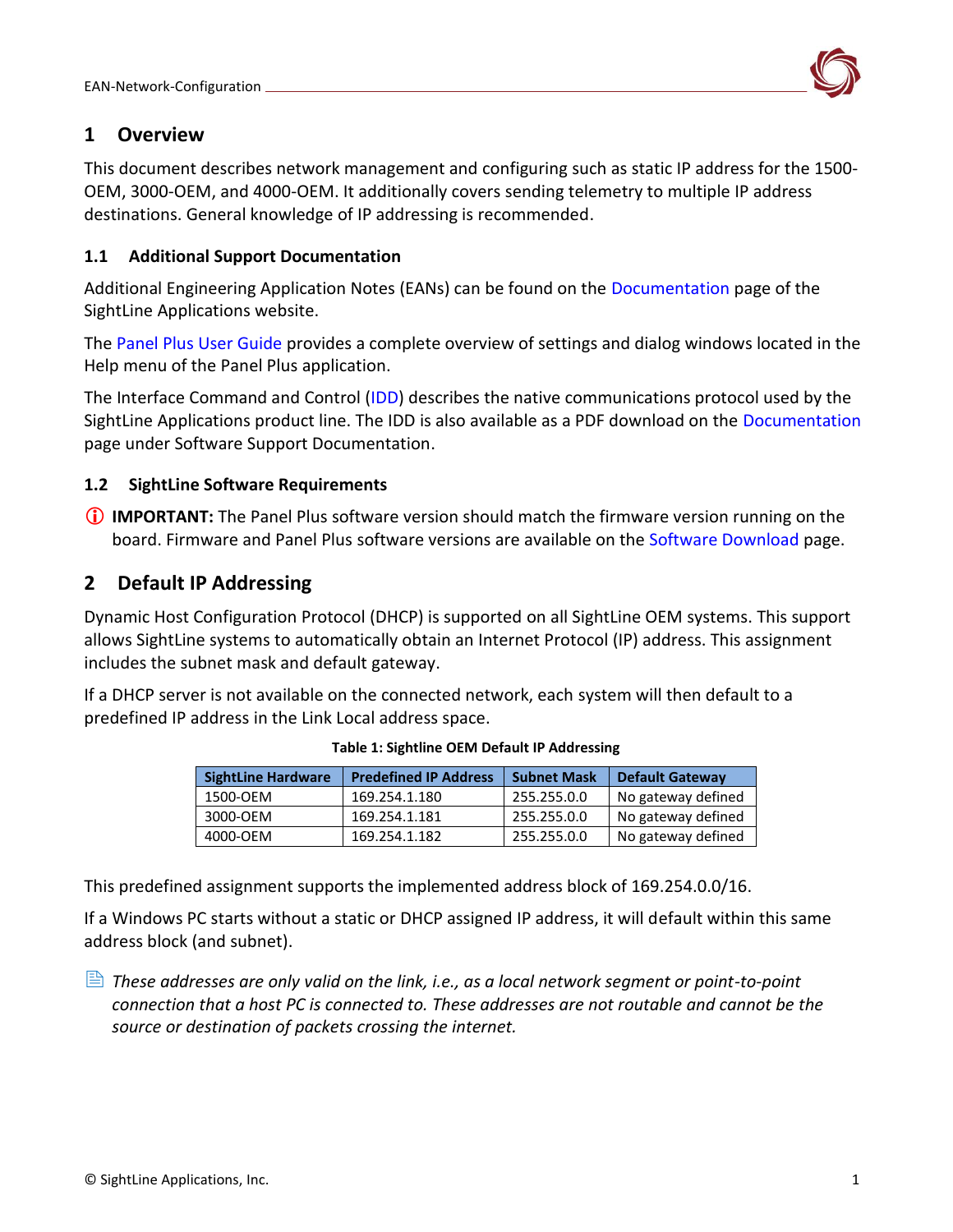

# <span id="page-2-0"></span>**3 Discover Systems on the Network**

When opening the Panel Plus software, it will broadcast an *SLDiscover* packet on the connected network to look for any SightLine OEM systems (see the [IDD\)](http://sightlineapplications.com/idd/). All OEM systems that respond will be displayed to the *SightLine Boards* drop-down menu on the *Connect* tab. An example is shown in Figure 1.

> sent: SLDiscover received: SLA3000\_ea4870, 192.168.0.27 received: SLA3000\_3a2b7a, 192.168.0.24

#### **Figure 1: SLDiscover Command Sequence**

It is important to know the address of the system that you want to connect with and to ensure the host PC is on the same network/subnet:

- The default IP address of the 1500-OEM (when no DHCP server is available) is the local-link address of 169.254.1.180.
- The default IP address of the 3000-OEM (when no DHCP server is available) is the local-link address of 169.254.1.181.
- The default IP address of the 4000-OEM (when no DHCP server is available) is the local-link address of 169.254.1.182.
- *If the OEM board is not shown se[e Connection Issues](#page-4-0) for more information.*

# <span id="page-2-1"></span>**4 Define Static IP Address**

- 1. Connect to the board using the Panel Plus application. See the appropriate OEM startup guide for connection instructions.
- 2. Once connected to the board, from the main menu go to *Configure* » *Network Settings*.
- 3. Select the checkbox for *Use Static IP*. Enter the IP Address, Subnet, and Gateway address.
- 4. Click *Send* to update the parameter file.

|                          | <b>Network Settings</b> |     |                             |       |        |              |                             |           |                  |                     | × |
|--------------------------|-------------------------|-----|-----------------------------|-------|--------|--------------|-----------------------------|-----------|------------------|---------------------|---|
| Set<br>Use Static IP     | eth <sub>0</sub>        |     |                             |       |        |              |                             | ▼         |                  | network parameters. |   |
|                          | IP address              | 192 |                             | . 168 |        | $\cdot$ 0    | $\mathbf{r}$ .              | 35        |                  |                     |   |
|                          | Subnet                  | 255 | $\mathbf{r}$                | 255   |        | . 255        | $\mathcal{L}_{\mathcal{A}}$ | 0         |                  |                     |   |
|                          | Gateway                 | 192 | $\mathcal{L}^{\mathcal{L}}$ | 168   | $\sim$ | $\mathbf{1}$ | $\mathbf{r}$                | 1         |                  |                     |   |
| Command and Control Port | 14002                   |     |                             |       |        |              |                             | $[14002]$ |                  |                     |   |
| Host Name:               |                         |     |                             |       |        |              |                             |           | (Clear to reset) |                     |   |
| Send                     |                         |     |                             |       |        |              |                             |           |                  |                     |   |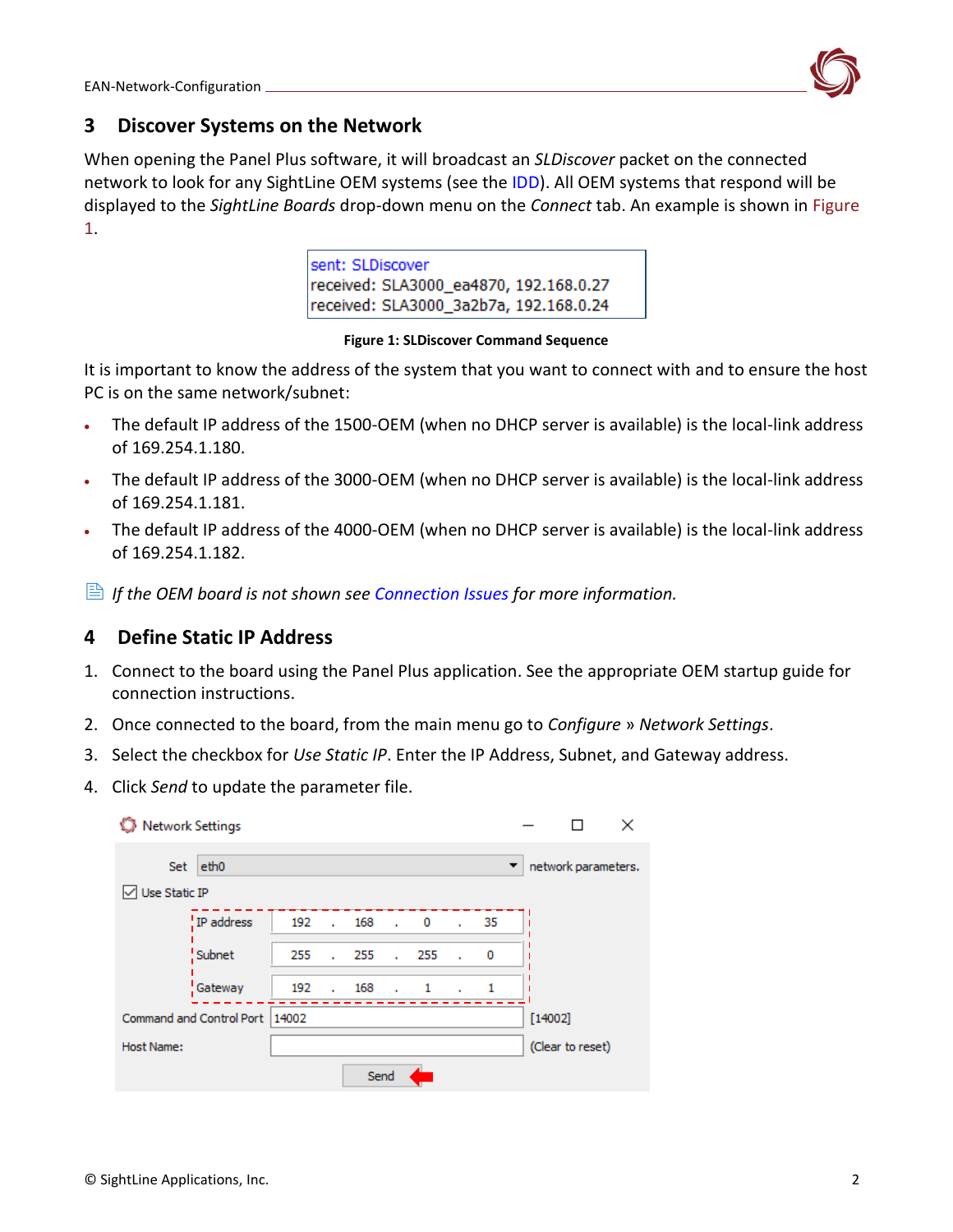

- 5. Save and activate the settings:
	- a. Main menu » *Parameters* » *Save to Board*.
	- b. Main menu » *Reset* » *Board*.
	- c. After the system reboots reconnect to the board. Make sure the board connects.
- 6. After rebooting the board will now have the newly assigned IP address.

*Make sure to change the IP address on the host PC to an address on the same logical subnet.*

# <span id="page-3-0"></span>**5 Telemetry Destination IP Addresses**

The destination IP address for telemetry will typically be the IP address of the gimbal control system, the autopilot program, or Ground Control Station.

- 1. From the main menu in Panel Plus go to *Configure* » *Telemetry Destination*
- 2. In the Telemetry Destination dialog window, select the camera index number. This will be the source camera for the pixel telemetry.
- 3. Set the destination IP address and port. Telemetry is sent as a UDP packet, and the port will be a listening UDP port on the remote system.
- 4. Select the *Add selected IP as destination*, and then click *Send*. Up to five telemetry destinations may be added.

| <b>Telemetry Destination</b>                                               |     |     |  |                          |  |    |      |                        |  |
|----------------------------------------------------------------------------|-----|-----|--|--------------------------|--|----|------|------------------------|--|
| Set telemetry destination<br>For Camera index 0                            |     |     |  |                          |  |    |      |                        |  |
| IP address                                                                 | 192 | 168 |  | $\overline{\phantom{0}}$ |  | 26 | port | 14002                  |  |
| Add selected IP as destination<br>Save                                     |     |     |  |                          |  |    |      | Populate with<br>my IP |  |
| Remove selected IP from receiving<br>Clear all IP Addresses from receiving |     |     |  |                          |  |    |      | Send                   |  |
|                                                                            |     |     |  |                          |  |    |      |                        |  |

- *To enter additional telemetry destination after the maximum (5) has been reached, a destination IP address will need to be removed. Use the Remove selected IP from receiving and then click Send.*
- *To clear all the telemetry destination IP addresses, select Clear all IP Addresses from receiving and then click Send.*
- 5. From the main menu, go to *Parameters* » *Save to board*.
- 6. From the main menu, go to *Reset* » *Board* or power cycle the board.
- 7. Wait for the system to boot, and then reconnect to the board.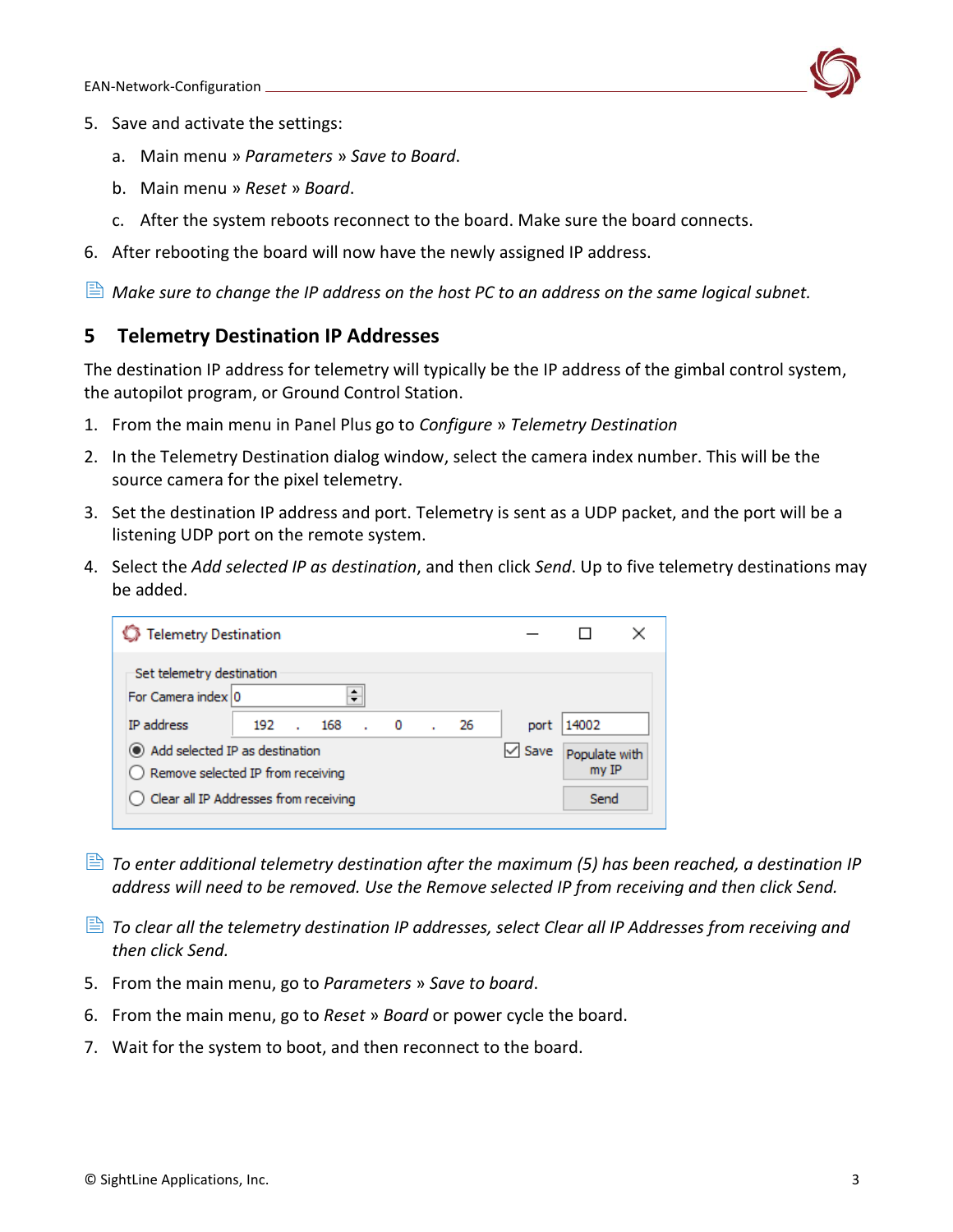

# <span id="page-4-0"></span>**6 Connection Issues**

Panel Plus uses a broadcast message (255.255.255.255) to query the network for SightLine units. This allows for discovery and response across separate networks. Panel Plus will still discover the hardware and will display a warning about the hardware not being on the same network. If the problem persists, try connecting the PC to the SightLine hardware directly using a network cable to remove any problems that may be caused by network switches or routers blocking certain types of network traffic.

# <span id="page-4-1"></span>**6.1 Network Switch**

A powered network switch between the PC and SightLine video processing boards are recommended for bench testing. Without a powered switch, when the 1500-OEM / 3000-OEM / 4000-OEM is power cycled, the PC may lose its network. It can take up to three minutes for windows to reestablish its network connection, which can cause a DHCP timeout. This is not an issue if the PC is assigned a static IP address.

# <span id="page-4-2"></span>**6.2 Netmask**

If there is a network mask mismatch between the host PC and the 1500-OEM / 3000-OEM / 4000-OEM, Panel Plus will report this problem when connecting to the SightLine hardware.

For most networks, 255.255.255.0 is the correct netmask. For link-local networks in the 169.254.0.0/16 range, 255.255.0.0 is the correct netmask.

# <span id="page-4-3"></span>**6.3 Windows Firewall**

Failure to allow access in the Windows Security Alert prompt upon initial startup of the Panel Plus application can cause connection issues.

- 1. Close the Panel Plus software application and open the Window Firewall Security Manager on the host PC.
- 2. Go to *Inbound Rules* and delete the two *slapanelplus* rules (TCP and UDP).
- 3. Re-start the Panel Plus application and allow access in the Windows Security Alert prompt window.

| Windows Firewall with Advanced Security                                                                                                                                                                                                                         |                                                                                                                                                                                                                                                                                                               |                                                      |                                                                  |                                                                                             |                                                                                                  |                     | □                                                                                             | $\times$                                                             |
|-----------------------------------------------------------------------------------------------------------------------------------------------------------------------------------------------------------------------------------------------------------------|---------------------------------------------------------------------------------------------------------------------------------------------------------------------------------------------------------------------------------------------------------------------------------------------------------------|------------------------------------------------------|------------------------------------------------------------------|---------------------------------------------------------------------------------------------|--------------------------------------------------------------------------------------------------|---------------------|-----------------------------------------------------------------------------------------------|----------------------------------------------------------------------|
| File<br>Action View<br>Help                                                                                                                                                                                                                                     |                                                                                                                                                                                                                                                                                                               |                                                      |                                                                  |                                                                                             |                                                                                                  |                     |                                                                                               |                                                                      |
| $\overline{R}$<br>国<br>わ読<br>同<br>⇚<br>$\Rightarrow$                                                                                                                                                                                                            |                                                                                                                                                                                                                                                                                                               |                                                      |                                                                  |                                                                                             |                                                                                                  |                     |                                                                                               |                                                                      |
| Windows Firewall with Advance<br>a de porto de la contrada de la contrada de la contrada de la contrada de la contrada de la contrada de la contrada de la contrada de la contrada de la contrada de la contrada de la contrada de la contrada de la contrada d | <b>Inbound Rules</b>                                                                                                                                                                                                                                                                                          |                                                      |                                                                  |                                                                                             |                                                                                                  |                     | <b>Actions</b>                                                                                |                                                                      |
| <b>REAL Inbound Rules</b><br><b>DES</b> Outbound Rules<br>Connection Security Rules<br><b>Monitoring</b>                                                                                                                                                        | Name<br>CyberLink PowerDVD 12 DMREngine<br>CyberLink PowerDVD 12 Media Server Ser<br>CyberLink PowerDVD12<br>CyberLink PowerDVD12 Agent<br>CyberLink PowerDVD12 Moovie Live<br>CyberLink PowerDVD12 Movie Module<br>Microsoft Office Outlook<br>Skype<br>SLA-1500 Upgrade Utility<br>SLA-1500 Upgrade Utility | $\overline{\wedge}$<br>Group<br>Delete inbound rules | Profile<br>ΔII<br>All<br>All<br>All<br>All<br>Private<br>Private | Enabled<br><b>Yes</b><br><b>Yes</b><br><b>Yes</b><br><b>Yes</b><br><b>Yes</b><br>Yes<br>Yes | Action<br>Allow<br>Allow<br>Allow<br>Allow<br>Allow<br>Allow<br>Allow<br>Allow<br>Allow<br>Allow | $\hat{\phantom{a}}$ | Inboun A<br>Ne<br>v<br>v<br>v<br>$\alpha$<br><b>Re</b><br><b>Ex</b><br>₹<br>$\vert$ ?<br>Help | $\wedge$<br>Filt ><br>Filt ▶<br>Filt ▶<br>View $\blacktriangleright$ |
|                                                                                                                                                                                                                                                                 | $\Im$ slapanelplus<br>$\bigcirc$ slapanelplus                                                                                                                                                                                                                                                                 |                                                      | Private<br>Private                                               | Yes<br><b>Yes</b>                                                                           | <b>Block</b><br><b>Block</b>                                                                     | $\checkmark$        | AllJoyn ▲                                                                                     |                                                                      |
| $\,<\,$<br>>  <                                                                                                                                                                                                                                                 |                                                                                                                                                                                                                                                                                                               |                                                      |                                                                  |                                                                                             | $\mathbf{r}$                                                                                     |                     | ۰<br>Dis                                                                                      | $\checkmark$                                                         |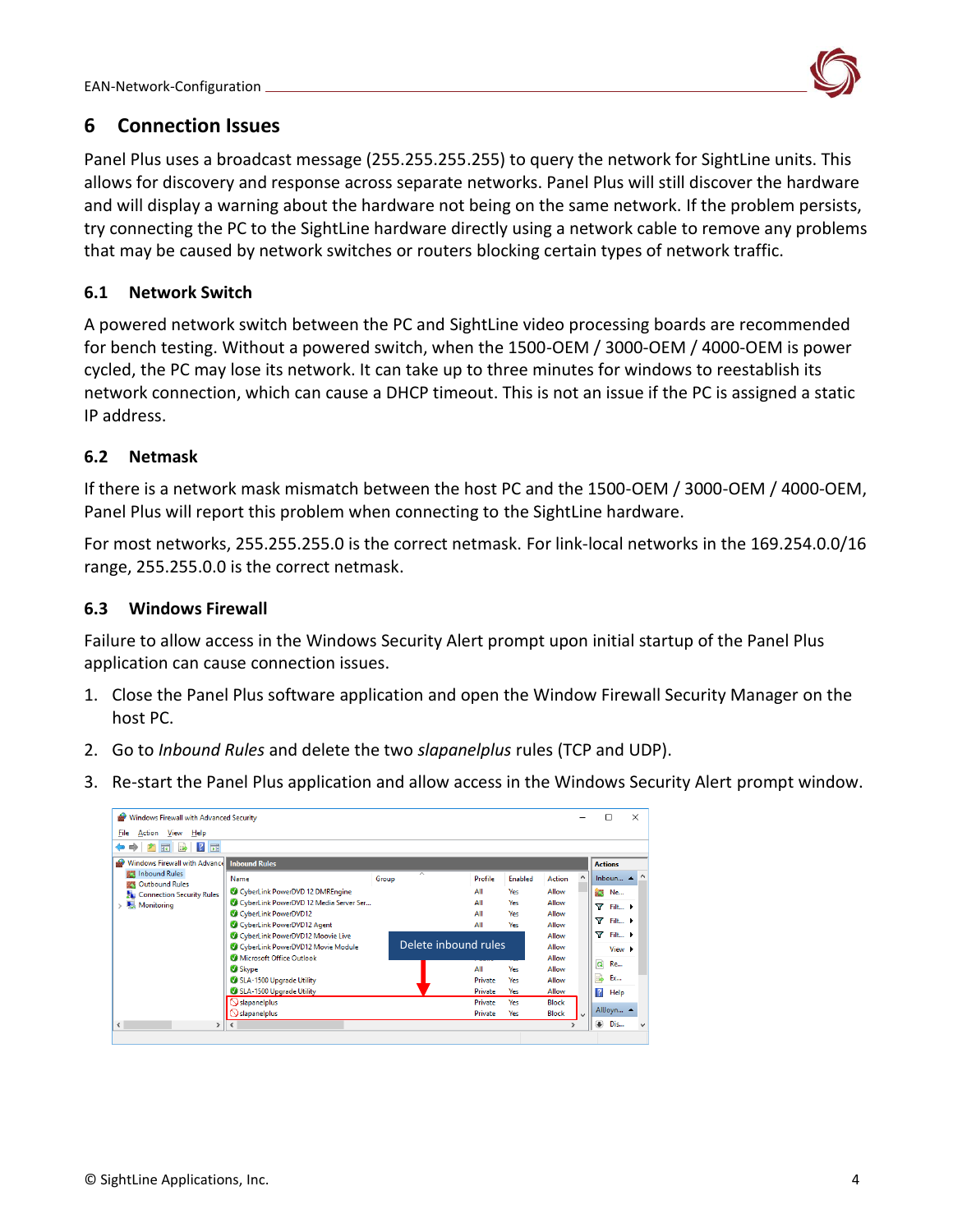

# <span id="page-5-0"></span>**6.4 Serial Connection**

Many network connection issues are related to either cabling, IP addresses conflicts, or subnets not matching properly.

A serial port can be used for troubleshooting if a network connection cannot be established.

The Panel Plus software will automatically recognize serial ports and list them in the drop-down menu for available connections.

See the Serial Communications section in the appropriate OEM startup guide for setting up a serial connection in Panel Plus.

 **IMPORTANT:** If connecting to the serial port on the 1500-OEM or 3000-OEM from a host PC, the connection may require a null modem serial cable or adapter for proper communications. The pinout for this cable can be found in the [ICD-1500-OEM,](https://sightlineapplications.com/wp-content/uploads/ICD-1500-OEM.pdf) the [ICD-3000-OEM,](http://sightlineapplications.com/wp-content/uploads/ICD-3000-OEM.pdf) or [ICD-4000-OEM.](http://sightlineapplications.com/wp-content/uploads/ICD-SLA-4000-OEM.pdf)

For additional issues and support, please contact [Support.](mailto:support@sightlineapplications.com)

# <span id="page-5-1"></span>**6.5 Change Panel Plus Network Interface Metric**

Panel Plus connection issues occur when multiple network interface controllers (NICs) exist on a PC. Network interface metrics can be changed to allow the use of a wireless adapter for general internet access (web browsing, etc.) and allow Panel Plus to use a local LAN (hard wired interface) connection to the SightLine system.

*The Network Sharing user interface will vary based on the Windows version.* 

To change the network interface metric:

- 1. Go to the *Network Sharing Center* in Windows. It is in the Control Panel in all versions of Windows.
- 2. Click on *Change Adapter Settings*.
- 3. Right click on the local area network adapter and select properties.
- 4. Click on Internet *Protocol Version 4 (TCP/IPv4)*, and then click on *Properties*.
- 5. Click on *Advanced*.
- 6. Uncheck the *Automatic metric* check box. Set the interface metric to 1. A low number designates this adapter. Click *OK* in the dialog windows and close.
- 7. Select a new wireless adapter and repeat the process above. Set the interface metric higher than 999.
- 8. Disable and re-enable the adapters (or reboot PC) for the settings to take effect.

### <span id="page-5-2"></span>**6.6 Npcap/WinPcap Virtual Loopback Adapter**

Npcap and WinPcap are both Windows implementations of the libpcap packet capture library. Install either one to capture network traffic with Wireshark. The installer for Wireshark 3.0 and later versions includes Npcap, and older releases include WinPcap.

Both Npcap and WinPcap create a virtual loopback network adapter as a default install option. The loopback adapter is used for capturing packets between services on the host PC. It is not needed to capture other traffic.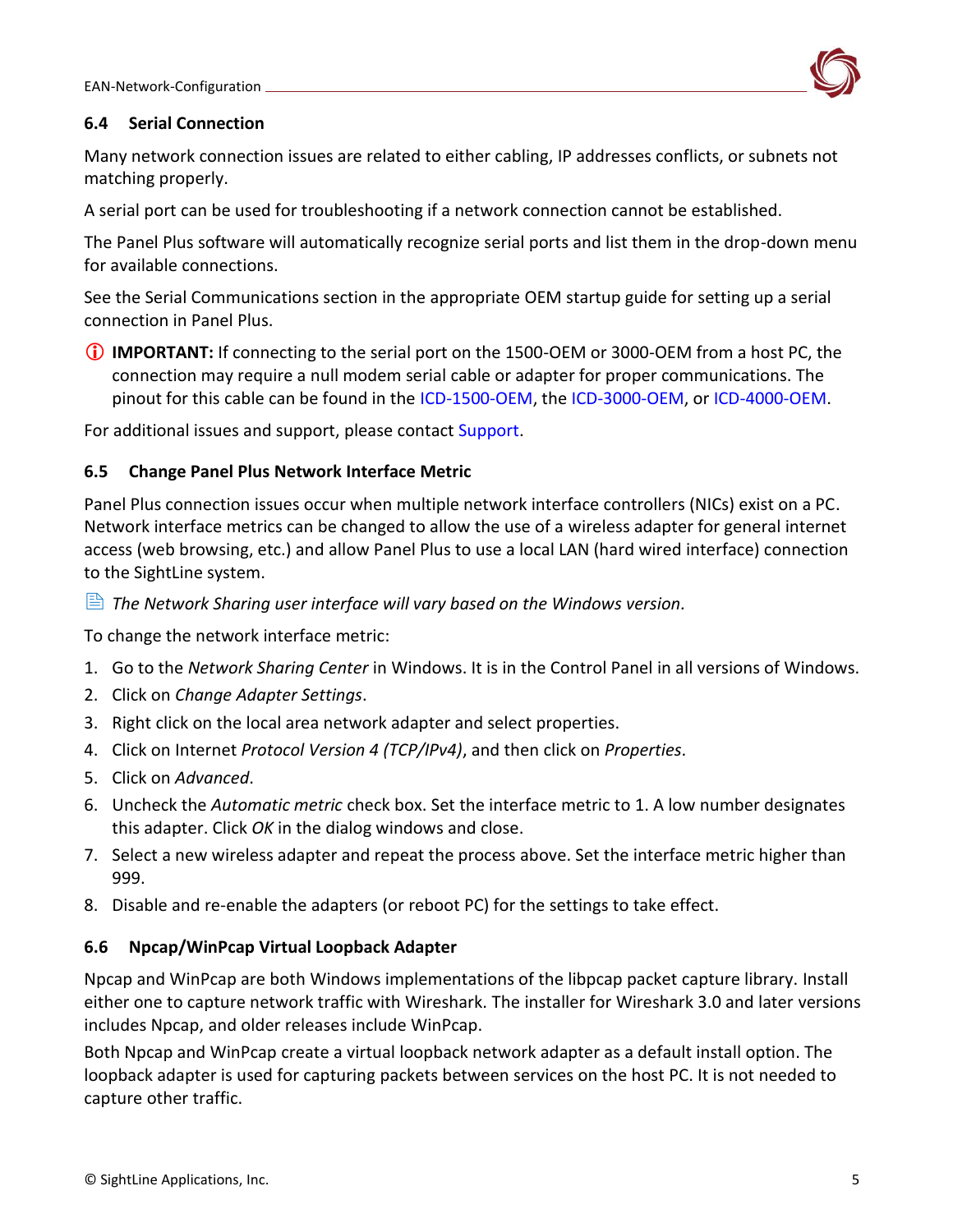

**Figure 2: Npcap Virtual Loopback Adapter Install Option**

 *Typically, Panel Plus and the firmware upgrade utility applications do not recognize virtual adapters. However, virtual loopback adapters created by Npcap and WinPcap are recognized because they are incorrectly identified to the host operating system as physical adapters. This can cause connectivity issues and unexpected behavior when applications attempt to communicate through the loopback adapter* (Figure 3).

| SLA - 1500 Upgrade Utility  |      |                           |                                                                                                                                          |         |                     |                                        |      |                 |         |         | × |
|-----------------------------|------|---------------------------|------------------------------------------------------------------------------------------------------------------------------------------|---------|---------------------|----------------------------------------|------|-----------------|---------|---------|---|
| Help<br>File                |      |                           |                                                                                                                                          |         |                     |                                        |      |                 |         |         |   |
| <b>Change Directory</b>     |      | <b>Version: 3 3 0 138</b> | Upgrade Directory: C:\Program Files (x86)\SightLine Applications\SLA-1500 Upgrade Utility 3.03.00\firmware<br><b>SVN Revision: 58013</b> |         |                     | <b>Build Time: 2020/12/17 02:18:04</b> |      |                 |         |         |   |
|                             | Type | Name                      | <b>IP</b> Address                                                                                                                        | Version | <b>SVN Revision</b> | Date                                   | Time | <b>FPGA Ver</b> | Appbits |         |   |
| Find IP<br><b>Addresses</b> |      |                           | SLA1500 SLA1500 140155 169.254.1.180                                                                                                     | Unknown | NA                  | NA                                     |      | NA Unknown      |         | Unknown |   |

#### **Figure 3: Virtual Loopback Adapter Connectivity Issue**

If loopback traffic capture is required for a particular use case, SightLine recommends disabling the Npcap/Winpcap virtual adapter when using Panel Plus, the firmware upgrade utility, VLC and other applications connecting to the board. The loopback adapter can be disabled from the host PC under:

- *Settings* » *Network and Internet* » *Ethernet » Change adapter options*
- *Control Panel* » *All Control Panel Items* » *Network Connections* (ncpa.cpl), or
- Winkey (**47**) + R » *devmgmt.msc* » Device Manager.

### <span id="page-6-0"></span>**6.6.1 Uninstall Virtual Loopback Adapter**

The virtual loopback adapter can be removed without uninstalling Npcap/WinPcap.

- 1. Press Winkey  $(\mathcal{H})$  + R to open a Run prompt.
- 2. Enter *devmgmt.msc* to open the Device Manager.
- 3. Expand *Network adapters* in the device tree.
- 4. Right click *Npcap Loopback Adapter* and select *Uninstall*. Click the *Uninstall* button when prompted.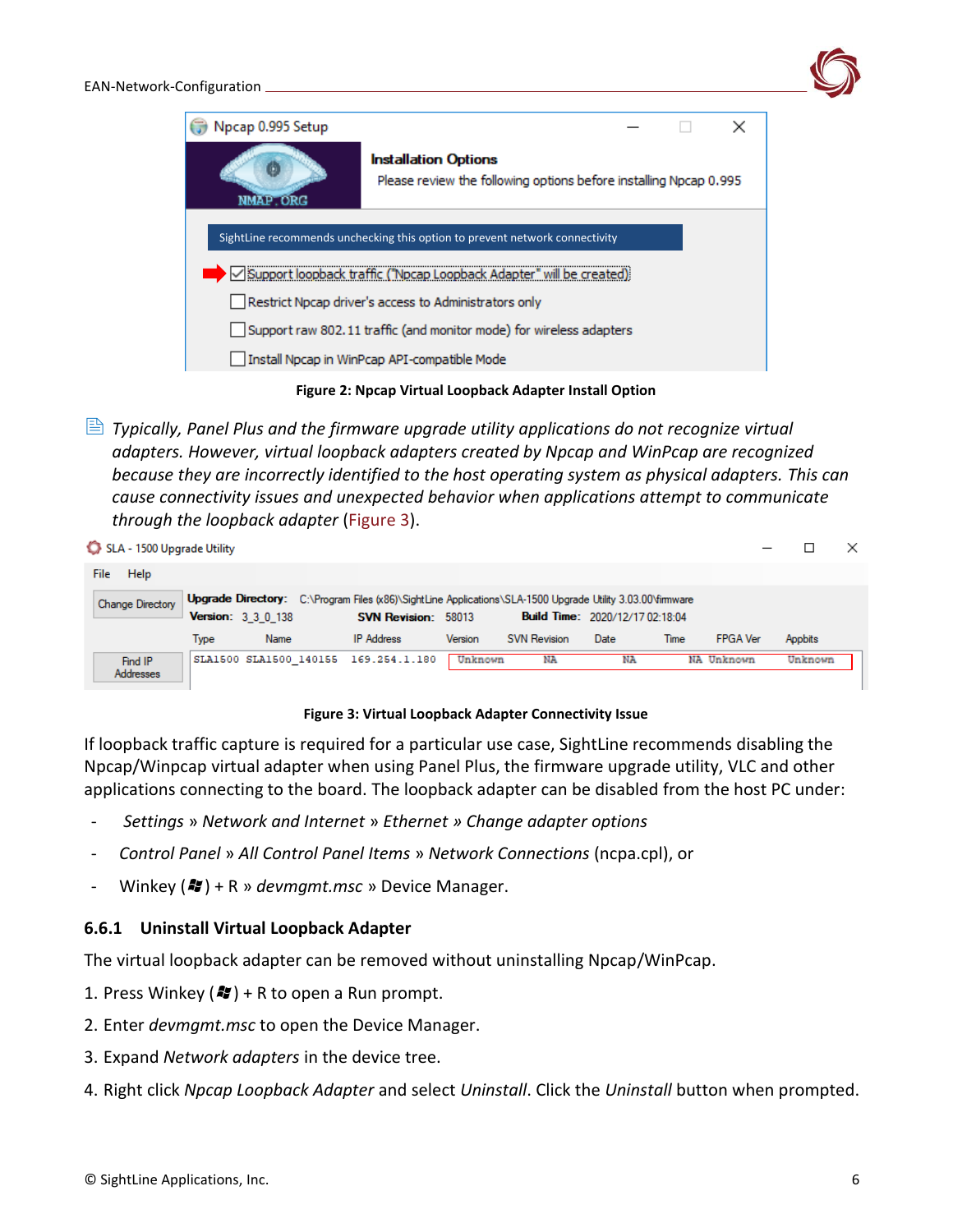

# <span id="page-7-0"></span>**7 Advanced Networking Tip and Techniques**

SightLine OEM products run a version of embedded Linux on the ARM processor. Many network services and capabilities can be accessed. Additional functionality (such as Ethernet to serial passthrough) can be accomplished with the Panel Plus software interface.

# <span id="page-7-1"></span>**7.1 Terminology**

| SightLine hardware | General purpose term to describe any OEM product sold by SightLine |
|--------------------|--------------------------------------------------------------------|
| Target             | Refers to the Linux Kernel running on SightLine hardware           |
| Host               | Refers to the host PC used to interface with SightLine hardware    |
| root@slaNNNN#      | Linux command prompt on target, where NNNN is either 1500 or 3000  |
| \$.                | Linux command prompt on host                                       |

- *Prior to firmware release 2.25.xx the 1500-OEM command prompt was DM-37x# shown in some screen captures in the subsequent sections.*
- *When making changes to the 3000-OEM filesystem (Example: passwd) remount the filesystem with write access. From the root@sla3000:~# prompt, type:*

mount -w -o remount /

# <span id="page-7-2"></span>**7.2 Tool Summary**

| <b>Utility</b>       | <b>Description</b>                                        |
|----------------------|-----------------------------------------------------------|
| SSH (Secure Shell)   | Allows users to logon to target and execute commands      |
| <b>FTP</b>           | Allows users to move files from host to target            |
| SCP (Secure Copy)    | Used to transfer files from host to target                |
| TC (Traffic Control) | Used to modify the flow of Ethernet packets               |
| <b>VCONFIG</b>       | Create and remove virtual Ethernet devices (VLAN)         |
| <b>NETSTAT</b>       | Used to display networking information such as open ports |
| <b>ROUTE</b>         | Used to create route tables                               |
| <b>IFCONFIG</b>      | Used to configure network interfaces                      |
| IP                   | Used to configure network interfaces (4000-OEM)           |
| <b>ETHTOOL</b>       | Used to modify Ethernet interface parameters              |
| <b>IPERF</b>         | Industry standard network performance measurement tool    |
| PING                 | Used to test reachability of systems on the network.      |

#### **Table 2: Tool Summary**

### <span id="page-7-3"></span>**7.3 Third Party Utilities**

Use of third-party support tools and utilities are integral to the integration and support of SightLine products. SightLine Applications offers the links shown below as a convenience. Users that download third party tools do so at their own risk and are bound to the usage agreements contained for each product.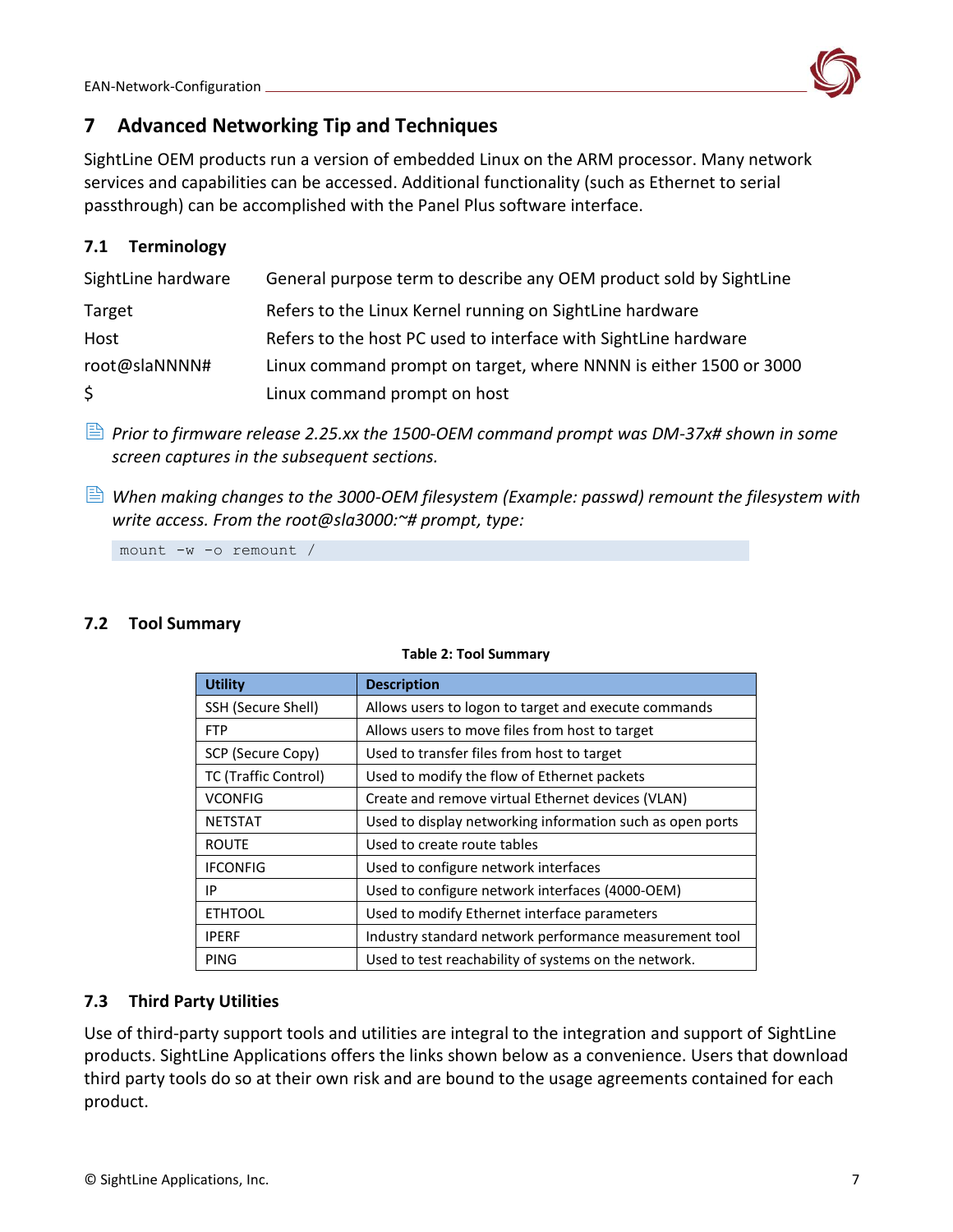

There are many tools and utilities that are available on the web that provide identical functionality. Developers should use the tools that works best for their application.

| FTP - FileZilla  | FTP client utility                                     |
|------------------|--------------------------------------------------------|
| <b>Tera Term</b> | Recommend SSH client to connect SightLine OEM systems. |
| Wireshark        | Network protocol analyzer                              |

#### <span id="page-8-0"></span>**7.4 Usernames and Passwords**

SightLine uses the following conventions for usernames and passwords shown in Table 3.

#### **Table 3: Username and Passwords**

| <b>System</b>   | <b>Username</b> | <b>Password</b> |
|-----------------|-----------------|-----------------|
| Target Hardware | root            | root            |
| Host (PC)       | slroot          | slroot          |

### <span id="page-8-1"></span>**7.5 Change Target Default Password**

- **IMPORTANT:** Use discretion when performing this operation. Some SightLine documentation and software such as Panel Plus assumes *root* is used as the default username and password. Changing this default behavior may render some operations unavailable.
- 1. Open a terminal emulator and establish an SSH session to the target.



- 2. Login using the default username and password:
	- 1500-OEM and 3000-OEM: *root*
	- 4000-OEM: *slroot*
- 3. At the command prompt, type:

passwd

4. Enter a new password and follow the prompts. Use characters and numbers to create a strong password.

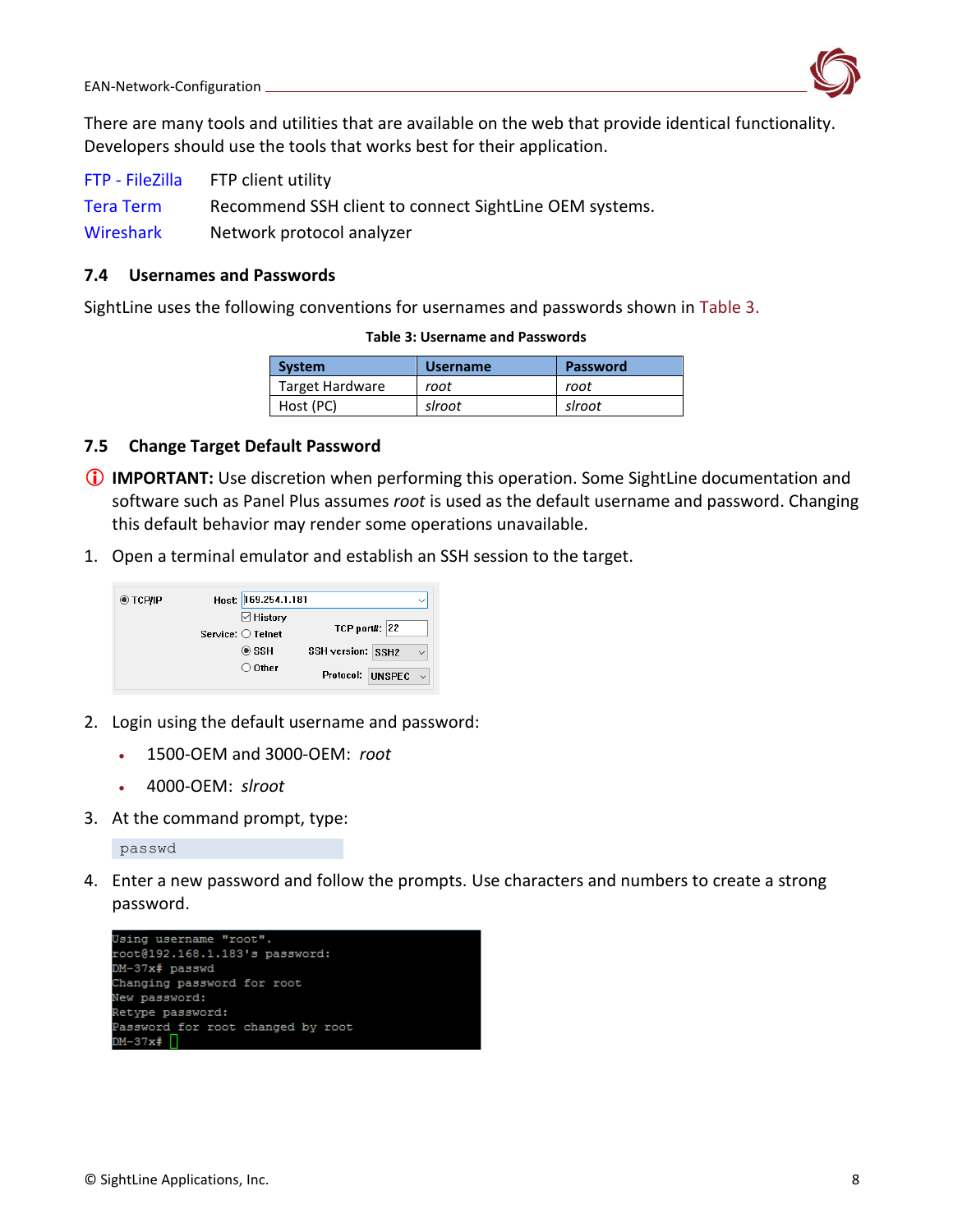

#### <span id="page-9-0"></span>**7.6 Remove Passwords**

The utility *passwd* can also be used to remove a password. Type:



### <span id="page-9-1"></span>**7.7 Default Inbound SSH Port**

SightLine systems listen for incoming SSH connections on port 22 by default. The inbound SSH port may be changed by editing the *dropbear* SSH server configuration file.

### <span id="page-9-2"></span>**7.7.1 1500-OEM - Changing the Inbound SSH Port**

- 1. Open a terminal emulator and establish an SSH session to the target.
- 2. From the *DM-37x#* prompt, type:

vi /etc/rc.d/init.d/dropbear

- 3. Press the (I) key to enter insert mode.
- 4. Insert -p port between /usr/sbin/dropbear and \$DROPBEAR ARGS in the second to last line. Port 3333 is used in the example below:



5. Press the *Escape* key, and then type:

:wq

- 6. Press the *Enter* key to save the file and exit the vi editor.
- 7. From the *DM-37x#* prompt, type:

```
reboot
```
- 8. Once the board has rebooted establish an SSH session via the specified port to verify the change.
- 9. Optional: from the *DM-37x#* prompt enter netstat -1 to view active connections. (null): port should appear in the under the local address column with the state LISTEN.

### <span id="page-9-3"></span>**7.7.2 3000-OEM - Changing the Inbound SSH Port**

- 1. Open a terminal emulator and establish an SSH session to the target.
- 2. Remount the filesystem with write access. From the *root@sla3000:~#* prompt, type:

mount -w -o remount /

3. From the *root@sla3000~#* prompt, type:

```
vi /etc/default/dropbear
```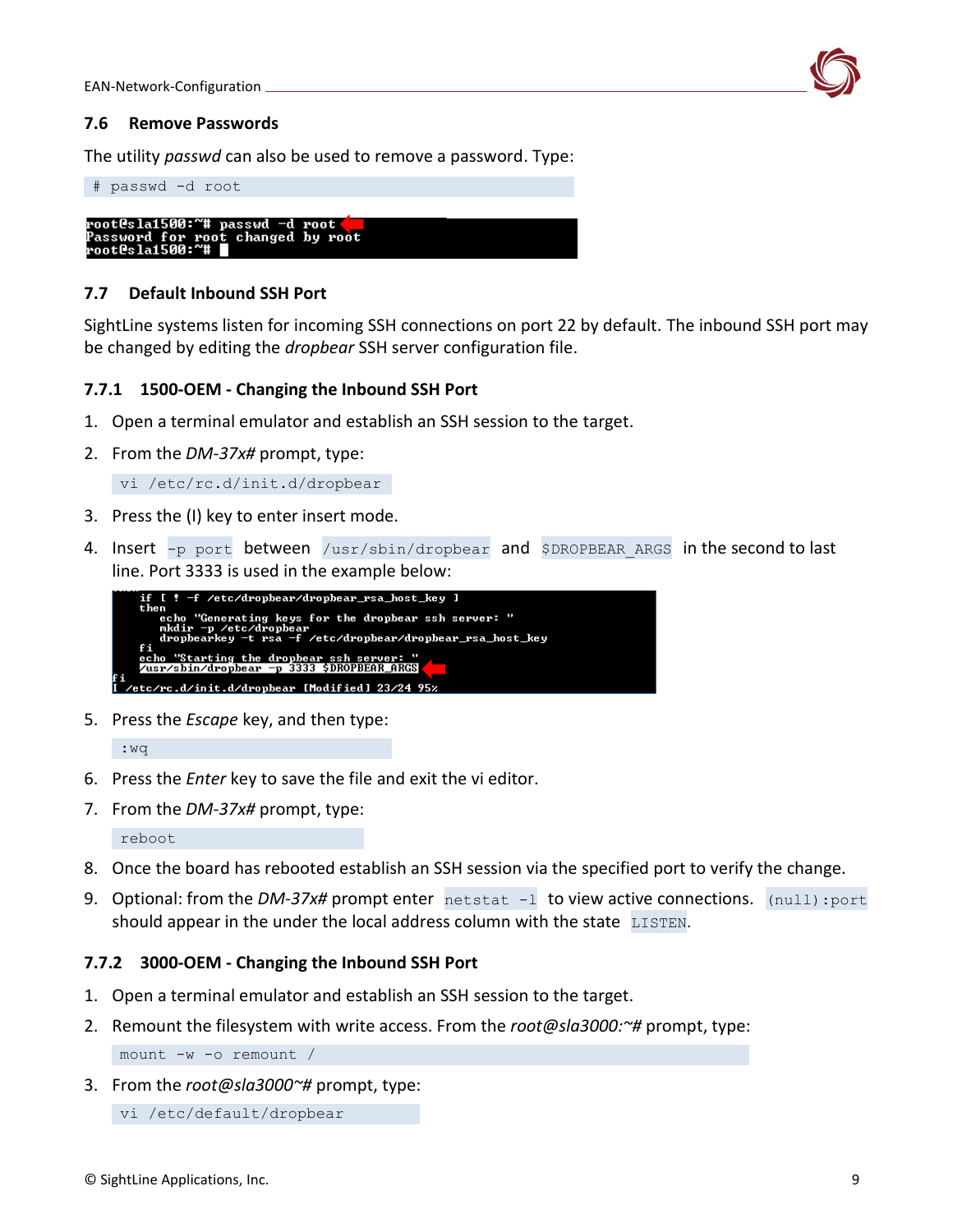

- 4. Press the (I) key to enter insert mode.
- 5. Add a new line containing DROPBEAR PORT=port to the end of the file. Port 3333 is used in this example:



6. Press the *Escape* key, and then type:

:wq

- 7. Press the *Enter* key to save the file and exit the vi editor.
- 8. From the *root@sla3000~#* prompt, type:

reboot

- 9. Once the board has rebooted, establish an SSH session via the specified port to verify the change.
- 10. Optional: To view active connections from the *root@sla3000~#* prompt, type:

netstat -l

null): port should appear in the under the local address column with the state LISTEN.

# <span id="page-10-0"></span>**7.7.3 4000-OEM - Changing the Inbound SSH Port**

SSH port configuration on the 4000-OEM is not supported.

### <span id="page-10-1"></span>**7.8 Assign Multiple IP Addresses to Single NIC**

It is possible to route specific traffic to different networks. This process is referred to as multihome. In this example, the target has the existing IP address of *192.168.1.183*. The other network segment has an IP address of *192.168.0.42*.

- 1. Open a terminal emulator and establish an SSH session to the target.
- 2. To view the current settings, type:

ifconfig

3. To add another IP, type:

ifconfig eth0:1 192.168.0.42 netmask 255.255.255.0 multicast up

Both IP addresses (192.168.1.183 and 192.168.0.42) are now accessible on the LAN.

 *eth0:1 can be changed as needed to match your system. For example, eth0:1 is already in use on the 3000-OEM, therefore eth0:2 or similar can be used. On 4000-OEM the adapter name is enP2p1s0.*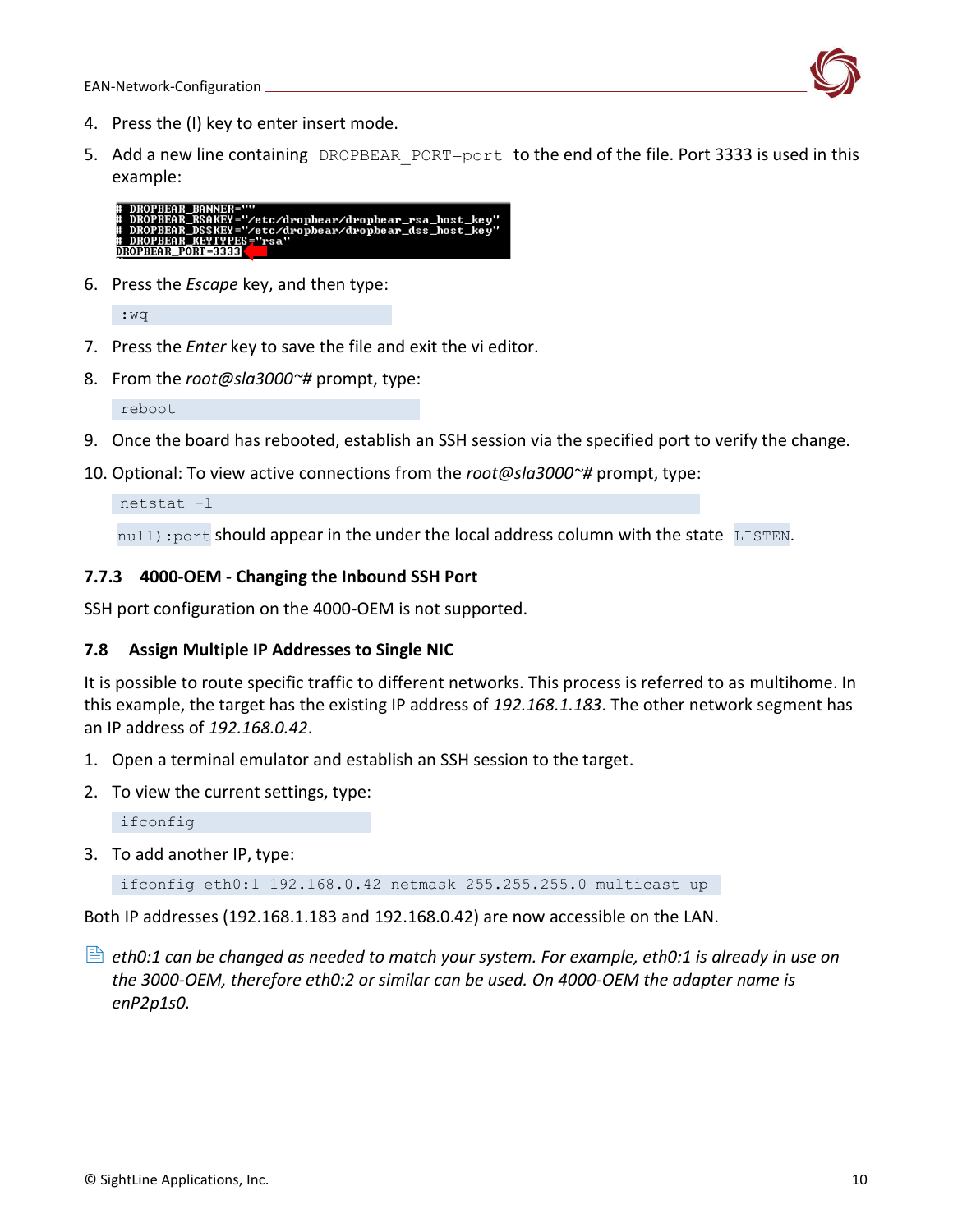

**Figure 4: Routing Specific Traffic to Different Networks**

#### <span id="page-11-0"></span>**7.9 Add and Configure VLAN**

#### **1500-OEM:**

This example can be found in *…/scripts/sla\_vlan.sh*. It can be added to the */etc/rc.d/rc.local* for the 1500-OEM.

Alternate option: Modify */etc/network/interfaces* so that this configuration is created on startup.

1. Establish an SSH session to the target.

| 2. Type:                                                                            | Reason:                                     |
|-------------------------------------------------------------------------------------|---------------------------------------------|
| vconfig add eth0 5                                                                  | Add VLAN ID 5                               |
| ifconfig eth0.5                                                                     | To see the VLAN                             |
| ifconfig eth0.5 192.168.42.100 netmask 255.255.255.0<br>broadcast 192.168.42.255 up | To add an IP address for the<br><b>VLAN</b> |
| cat /proc/net/vlan/eth0.5                                                           | To check the status                         |

#### **4000-OEM:**

This example can be found in *…/scripts/sla\_vlan.sh***.** It can be added to the *sla\_init.sh* or *vt\_start.sh* scripts.

- 1. Establish an SSH session to the target.
- 2. Type: Reason:

```
sudo modprobe 8021q
sudo ip link add link enP2p1s0 name enP2p1s0.5 type vlan 
id 5 
                                                       Load the 802.1q module
                                                       Add VLAN ID 5
ip -d link show enP2p1s0.5 To see the VLAN
sudo ip addr add 192.168.42.100/24 brd 192.168.1.255 dev 
enP2p1s0.5
sudo ip link set dev enP2p1s0.5 up
                                                       To add an IP address for the 
                                                       VLAN
                                                       Enable the interface
cat /proc/net/vlan/eth0.5 To check the status
```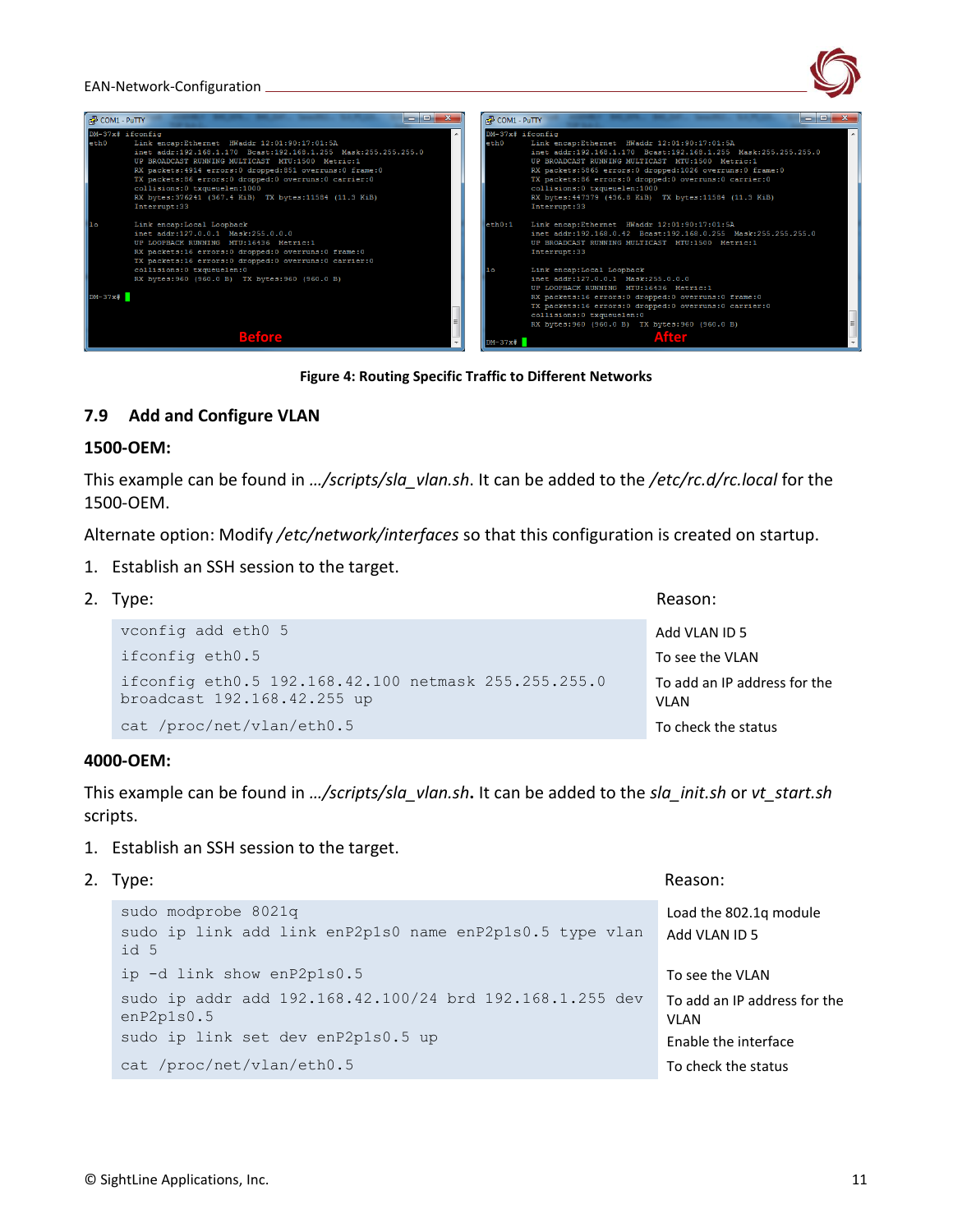

#### <span id="page-12-0"></span>**7.9.1 Remove VLAN**

- 1. Establish an SSH session to the target.
- 2. Type:

```
ifconfig eth0.5 down 
vconfig rem eth0.5
```
# <span id="page-12-1"></span>**7.10 Ping Utility (ICMP)**

The Ping utility can be used to test the reachability of the target hardware on the network from the PC command line. The example in Figure 5 shows a Ping test from the PC to the 3000-OEM.

```
C:\ >ping 169.254.1.181
Pinging 169.254.1.181 with 32 bytes of data:
Reply from 169.254.1.181: bytes=32 time<1ms TTL=64
Reply from 169.254.1.181: bytes=32 time<1ms TTL=64
Reply from 169.254.1.181: bytes=32 time<1ms TTL=64
Reply from 169.254.1.181: bytes=32 time<1ms TTL=64
Ping statistics for 169.254.1.181:
    Packets: Sent = 4, Received = 4, Lost = 0 (0% loss),
Approximate round trip times in milli-seconds:
   Minimum = \thetams, Maximum = \thetams, Average = \thetams
```
**Figure 5: Ping 3000-OEM Test Example From PC**

The Ping command can also be used from the SightLine hardware to test the reachability of other devices, e.g., a PC, using a terminal emulator program.

The following example shows how to perform a Ping test to the PC from the 3000-OEM.

1. Open a terminal emulator and establish an SSH session to the target.

| ◉ тсрир | Host: 169.254.1.181        | $\checkmark$                      |
|---------|----------------------------|-----------------------------------|
|         | $\boxdot$ History          |                                   |
|         | Service: $\bigcirc$ Telnet | $TCP$ port#: 22                   |
|         | $\circ$ ssh                | SSH version: SSH2<br>$\checkmark$ |
|         | $\bigcirc$ Other           | Protocol: UNSPEC                  |

2. At the command prompt, type in the Ping command and IP address of the PC.

```
root@sla3000:~# ping 169.254.1.42
                    169.254.1.181 - Tera Term VT
```

| File Edit Setup Control Window Help                                                                                                                                                                                                                                         |  |
|-----------------------------------------------------------------------------------------------------------------------------------------------------------------------------------------------------------------------------------------------------------------------------|--|
| root@sla3000:~# ping 169.254.1.42<br>PING 169.254.1.42 (169.254.1.42): 56 data bytes<br>64 bytes from 169.254.1.42: seq=0 ttl=128 time=1.157 ms<br>64 bytes from 169.254.1.42: seg=1 ttl=128 time=0.597 ms<br>64 bytes from 169.254.1.42: seq=2 ttl=128 time=0.616 ms<br>^Ը |  |
| --- 169.254.1.42 ping statistics ---<br>3 packets transmitted, 3 packets received, 0% packet loss<br>round—trip min/avg/max = 0.597/0.790/1.157 ms<br>root@sla3000:~#                                                                                                       |  |

**Figure 6: Ping PC Test Example From 3000-OEM**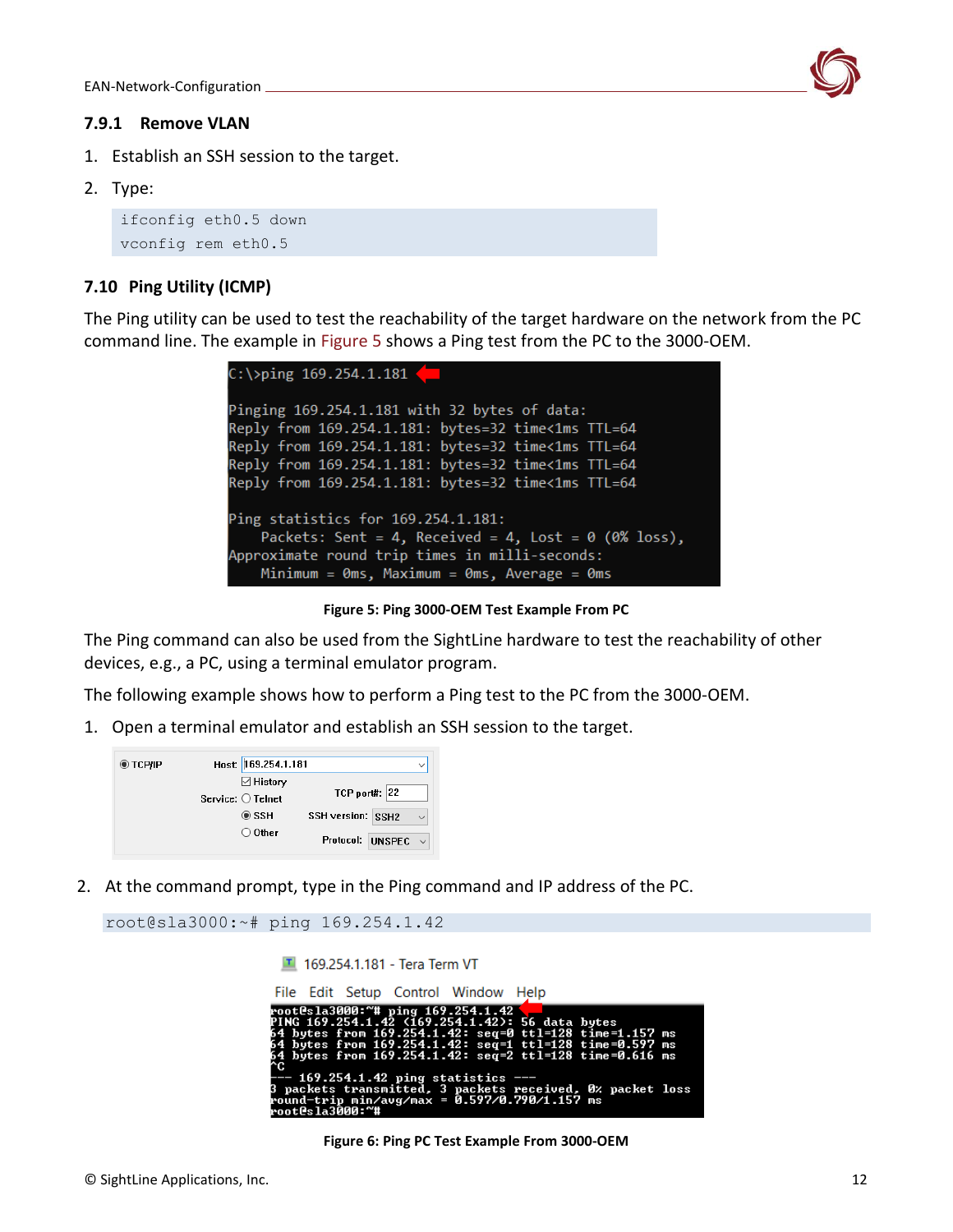

# <span id="page-13-0"></span>**7.11 Traffic Control (tc)**

This example can be found in *…/scripts/sla\_runtc.sh*. It can be added to the */etc/rc.d/rc.local* for the 1500-OEM or *…/sla3000\_init.sh* for the 3000-OEM. For the 4000-OEM it can be added to the *sla\_init.sh* or *vt\_start.sh scripts*.

Traffic control (tc) can be used to normalize the rate that packets are transmitted preventing massive peaks when using IP radios or similar.

**IMPORTANT:** Not all traffic shaping/policing methods are supported on all OEM platforms. Please contact [Support](mailto:support@sightlineapplications.com) for additional assistance.

In this example, the target will be configured to transmit video, and then the packet formation will be adjusted.

The following steps reference the Panel Plus software.

- 1. Connect to target using Panel Plus.
- 2. Set up for Network Output.
- 3. Configure MPEG2-TS + H.264 video streaming.
- 4. Click *Send*. The target should now be streaming video.
- 5. Start Wireshark.
- 6. From the main menu go to *Capture* » *Interfaces.*
- 7. Filter the H.264 packets that are going to port 15004.

|     | Filter udp.dstport == 15004                                                                    |                                | · Expression Clear Apply Save |                                                  |  |
|-----|------------------------------------------------------------------------------------------------|--------------------------------|-------------------------------|--------------------------------------------------|--|
| No. | Source<br>Time<br>4311 0.00011300 192.168.1.131                                                | Destination<br>192.168.1.102   | Protocol<br><b>MPEG TS</b>    | Length Info<br>1358 Source port: 4924            |  |
|     | 4312 0.00010700 192.168.1.131                                                                  | 192.168.1.102                  | MPEG TS                       | 1358 Source port: 4924                           |  |
|     | 4313 0.00011300 192.168.1.131<br>4314 0.00011200 192.168.1.131                                 | 192.168.1.102<br>192.168.1.102 | <b>MPEG TS</b><br>MPEG TS     | 1358 Source port: 4924<br>1358 Source port: 4924 |  |
|     | 4315 0.00015900 192.168.1.131                                                                  | 192.168.1.102                  | <b>MPEG TS</b>                | 1358 Source port: 4924                           |  |
|     | 4316 0.00000200 192.168.1.131<br>4317 0.03292900 DTS 2283.539822222 PTS 2283.539822222 MPEG TS | PTS 2283.539822222 MPEG PES    |                               | 418<br>1358 video-stream                         |  |

- 8. Configure the scale to view the base line data and periodic large data peaks.
	- a. *Menu* » *Statistics* » *IO Graph*
	- b. *X Axis* » *Tick Interval = 0.1 sec*
	- c. *Y Axis* » *Unit: Bytes/Tick*
- 9. Establish an SSH session to the target.
- 10. To configure and run the traffic control (tc) binary, type:

```
tc qdisc replace dev eth0 handle 1:0 root tbf burst 3000 limit 300k rate 2000000 
peakrate 3000000 mtu 3000
```
- *Edit parameters such as rate, burst, etc. as necessary.*
- *Other traffic shaping/policing techniques such as HTB are also available (see below).*
- *In Wireshark there should be less peaks and more consistent output packet rate.*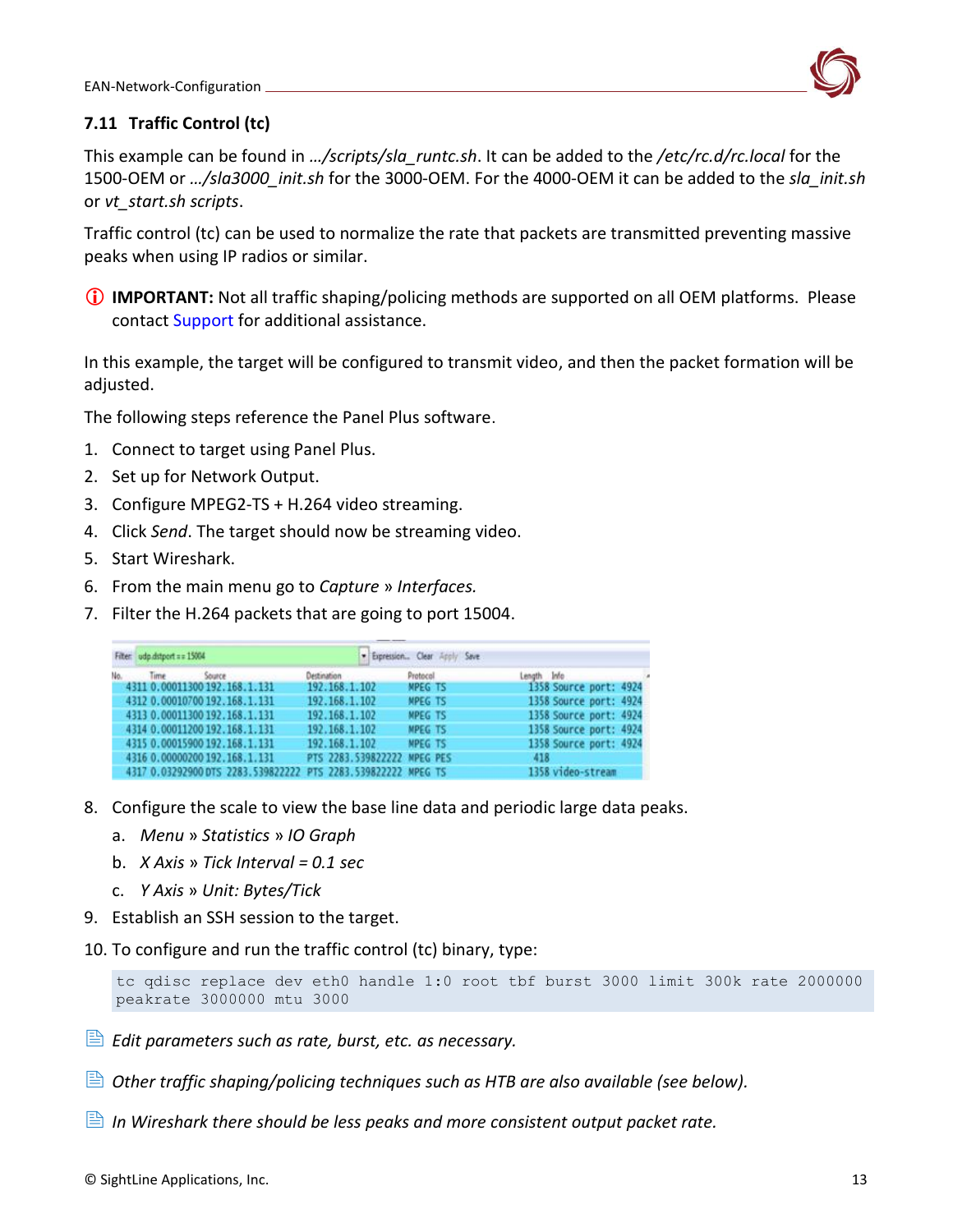



**Figure 7: Wireshark IO Graphs**

#### <span id="page-14-0"></span>**7.11.1 Alternate TC Methods**

Other traffic shaping and policing options are available as well, for example:

```
tc qdisc del dev eth0 root &> /dev/null
tc qdisc add dev eth0 root handle 1: htb default 1
tc class add dev eth0 parent 1: classid 1:1 htb rate 3000kbit burst 2500 mtu 1500
```
#### <span id="page-14-1"></span>**7.11.2 Test Using Set System Value**

[Set System Value \(0x92\)](https://sightlineapplications.com/releases/IDD/3_01/struct_s_l_a_set_system_value__t.html) command can also be used to experiment with setting traffic control parameters.

| System Value<br>7 |                                                      |  |  |  |  |  |  |  |  |
|-------------------|------------------------------------------------------|--|--|--|--|--|--|--|--|
| System Value      |                                                      |  |  |  |  |  |  |  |  |
| 13: TRAFFIC_CTRL  |                                                      |  |  |  |  |  |  |  |  |
|                   | Persist (will be saved when parameter file is saved) |  |  |  |  |  |  |  |  |
| Value0            | 3000                                                 |  |  |  |  |  |  |  |  |
| Value1            | 2500                                                 |  |  |  |  |  |  |  |  |
| Value2            | 1500                                                 |  |  |  |  |  |  |  |  |
| Value3            | 0                                                    |  |  |  |  |  |  |  |  |
|                   | Send<br>Request                                      |  |  |  |  |  |  |  |  |

**Figure 8: Set System Value - Set Traffic Control**

#### <span id="page-14-2"></span>**7.12 FTP**

There are many FTP client applications available for this process. In this example the Windows command line is used. The default username and password are *root*.

When connecting to SightLine hardware, it will access the */mnt/mmcblk0p1* directory. This is the directory of the microSD card (if installed).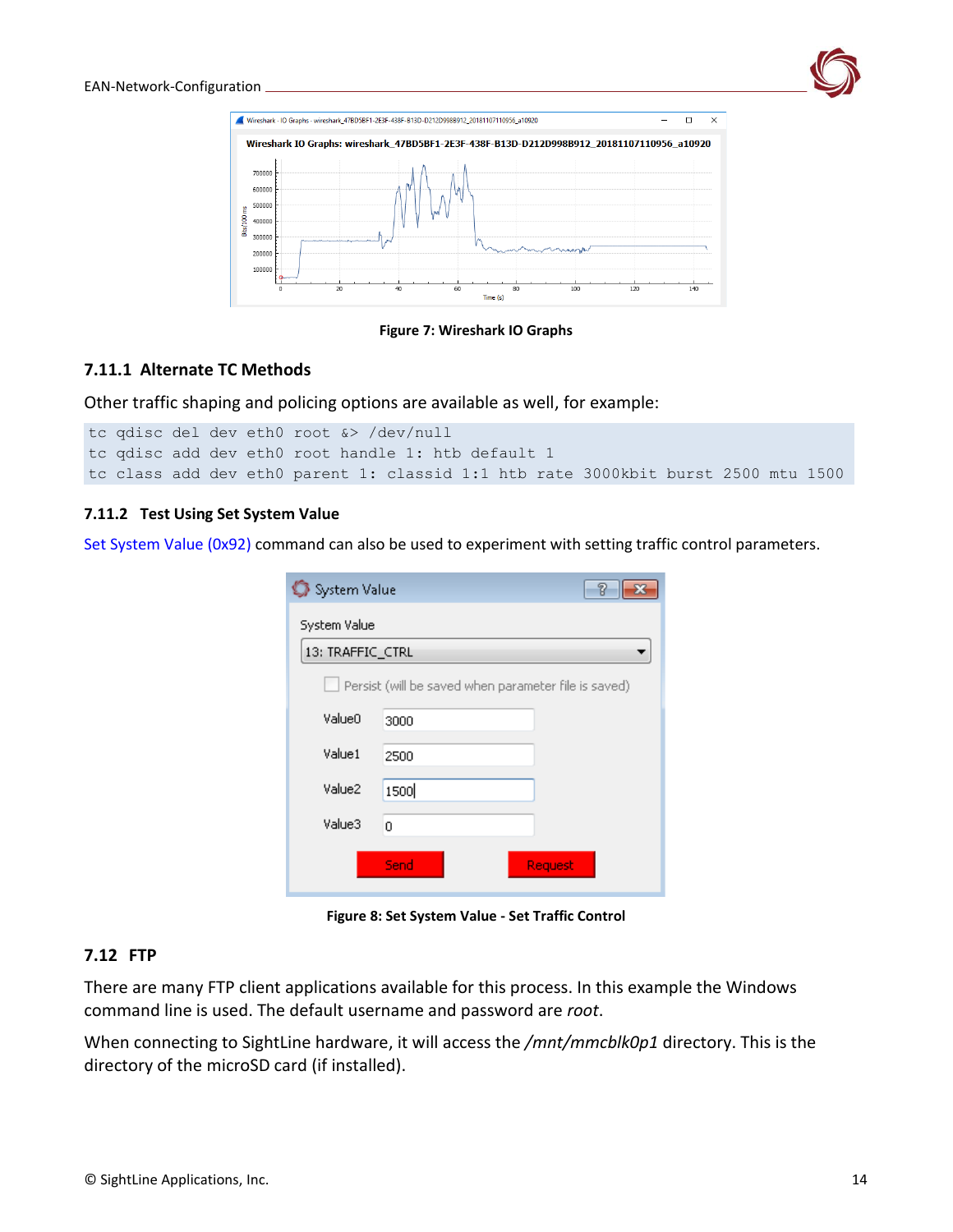Use the following commands to manage the files:

#### **List files:**

#### ls

```
ftp> ls<br>200 PORT command successful. Consider using PASU.<br>150 Here comes the directory listing.<br>slaimage0.jpg
slaimage0.jpg<br>slaimage0.jpg<br>slaimage_0000.jpg<br>slaimage_0000.jpg<br>slavideo_0000.ts<br>226 Directory send OK.<br>ftp: 71 bytes received in 0.00Seconds 71000.00Kbytes/sec.
```
#### **Get a file:**

get sla\_image\_0001.jpg

```
ftp> get slaimage_0001.jpg<br>200 PORT command successful. Consider using PASU.<br>150 Opening BINARY mode data connection for slaimage_0001.jpg <34788 bytes>.<br>226 File send OK.
```
#### **Change directory:**

cd /root

```
For the 4000-OEM: cd /home/slroot/sl/bin<br>ftp> cd /root<br>250 Directory successfully changed.<br>Ftp> ls<br>200 PORT command successful. Consider using PASU.<br>150 Here comes the directory listing.<br>1400e013015a86d1.license<br>cantumeSam
 captureSample
```
#### **Get param file:**

get param51ac9a4a.txt

ftp> get param51ac9a4a.txt<br>200 PORT command successful. Consider using PASU.<br>150 Opening BINARY mode data connection for param51ac9a4a.txt <11088 bytes>.<br>226 File send OK.

#### **Remove param file:**

del param51aca4a.txt

tp> del param51ac9a4a.txt 250 Delete operation successful.

#### **Upload a new param file:**

put param51ac9a4a.txt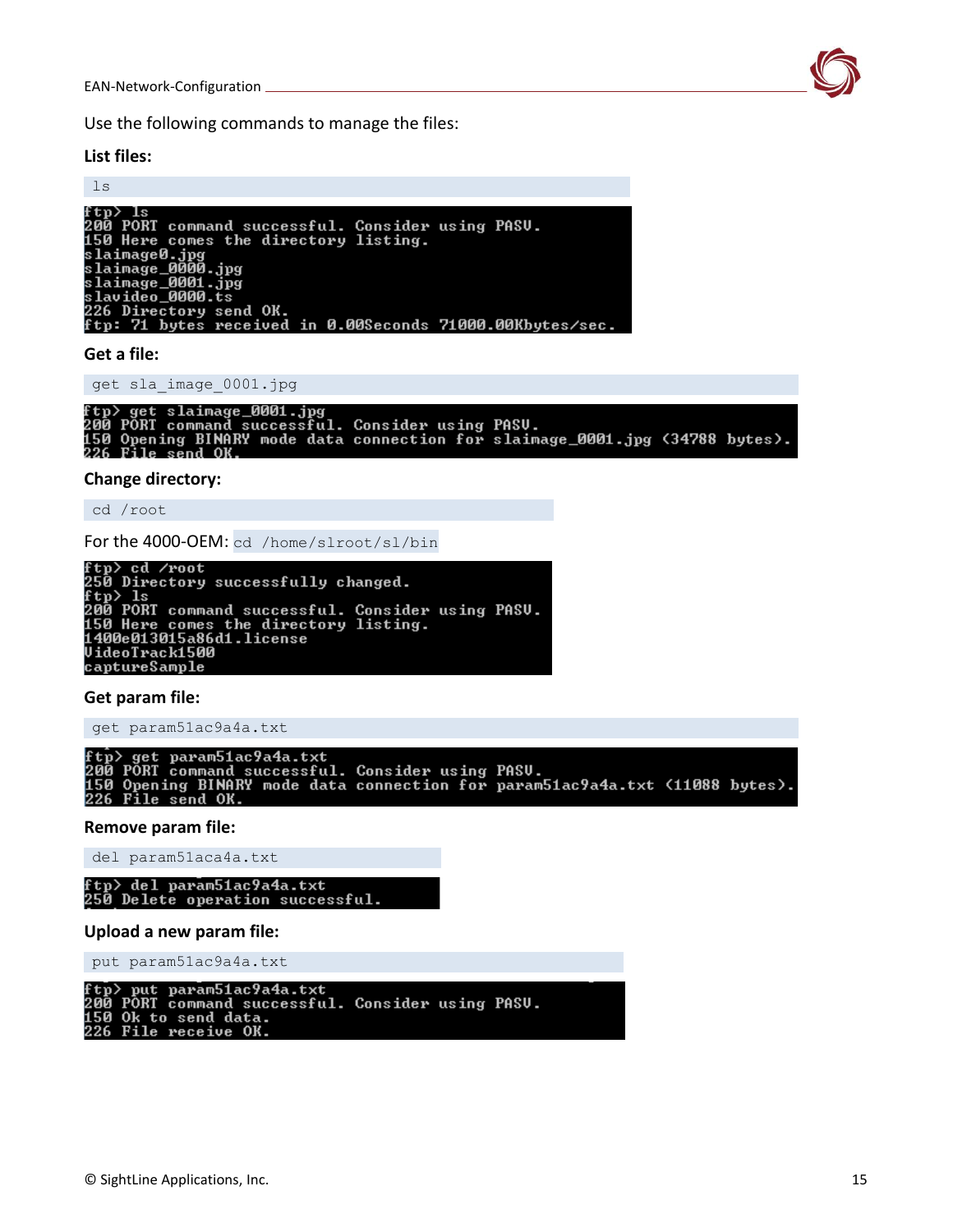

#### <span id="page-16-0"></span>**7.13 Maximum Transmission Unit (MTU)**

Based on radio capability or other network issues, it may be necessary to reduce the Maximum Transmission Unit (MTU) or packet size. The default MTU is 1500 as shown in Figure 7.

| root@sla3000:~# |                                                                   |
|-----------------|-------------------------------------------------------------------|
|                 | root@sla3000:~# ifconfig                                          |
|                 | eth0         Link encap:Ethernet  HWaddr 74:DA:EA:43:CC:9E        |
|                 | inet addr:192.168.1.70 Bcast:192.168.1.255 Mask:255.255.255.0     |
|                 | UP BROADCAST RUNNING PROMISC ALLMULTI MULTICAST NTU:1500 Metric:1 |
|                 | RX packets:179649 errors:0 dropped:49035 overruns:0 frame:0       |
|                 | TX packets:695422 errors:0 dropped:0 overruns:0 carrier:0         |
|                 | collisions:0 txqueuelen:1000                                      |
|                 | RX bytes:25828640 <24.6 MiB> TX bytes:740121834 <705.8 MiB>       |
|                 | Interrupt:40                                                      |
|                 |                                                                   |

**Figure 9: Default MTU**

*Use Wireshark to view packets. Note that most packets in this example are 1442 bytes.*

|      | *Ethernet                               |              |    |        |              |  |                                      |          |            |             |                             |
|------|-----------------------------------------|--------------|----|--------|--------------|--|--------------------------------------|----------|------------|-------------|-----------------------------|
| File | Edit                                    | View         | Go |        |              |  | Capture Analyze Statistics Telephony | Wireless | Tools Help |             |                             |
|      |                                         | ۷            |    |        |              |  | KKKKKS SO DE TO DE TO DE T           |          |            |             |                             |
|      | $\Box$ ip. ad<br>Stop capturing packets |              |    |        |              |  |                                      |          |            |             |                             |
| No.  |                                         | Time         |    | Source |              |  | Destination                          |          | Protocol   | Length Info |                             |
|      |                                         | 125 0.611776 |    |        | 192.168.1.70 |  | 192.168.1.69                         |          | <b>RTP</b> |             | 1442 PT=DynamicRTP-Type-96, |
|      |                                         | 126 0.611777 |    |        | 192.168.1.70 |  | 192.168.1.69                         |          | <b>RTP</b> |             | 1442 PT=DynamicRTP-Type-96, |
|      |                                         | 127 0.611980 |    |        | 192.168.1.70 |  | 192.168.1.69                         |          | <b>RTP</b> |             | 1442 PT=DynamicRTP-Type-96, |
|      |                                         | 128 0.612172 |    |        | 192.168.1.70 |  | 192.168.1.69                         |          | <b>RTP</b> |             | 1442 PT=DynamicRTP-Type-96, |
|      |                                         | 129 0.612172 |    |        | 192.168.1.70 |  | 192.168.1.69                         |          | <b>RTP</b> |             | 1442 PT=DynamicRTP-Type-96, |

**Figure 10: Packet Sizes in Wireshark**

It is possible to manually change the MTU. In this example the MTU has been changed to 900 [bytes] by using the following command:

| ifconfig eth0 mtu 900                                                                                                                                                                                                                                                                                                                                                                              |
|----------------------------------------------------------------------------------------------------------------------------------------------------------------------------------------------------------------------------------------------------------------------------------------------------------------------------------------------------------------------------------------------------|
| rootCsla3000:~# ifconfig eth0 mtu 900<br>root@sla3000:~# ifconfig<br>eth0         Link encap:Ethernet  HWaddr 74:DA:EA:43:CC:9E<br>inet addr:192.168.1.70 Bcast:192.168.1.255 Mask:255.255.255.0<br>UP BROADCAST RUNNING PROMISC ALLMULTI MULTICAST MTU:900 Metri<br>RX packets:184004 errors:0 dropped:50027 overruns:0 frame:0<br>TX packets: 911836 errors: 0 dropped: 0 overruns: 0 carrier: 0 |
| collisions:0 txqueuelen:1000<br>RX bytes:26460910 <25.2 MiB> TX bytes:920284490 <877.6 MiB><br>Interrupt:40                                                                                                                                                                                                                                                                                        |

**Figure 11: MTU Reduced from 1500 to 900 Bytes**

*In Wireshark note the smaller packets and fragmentation after the MTU change.*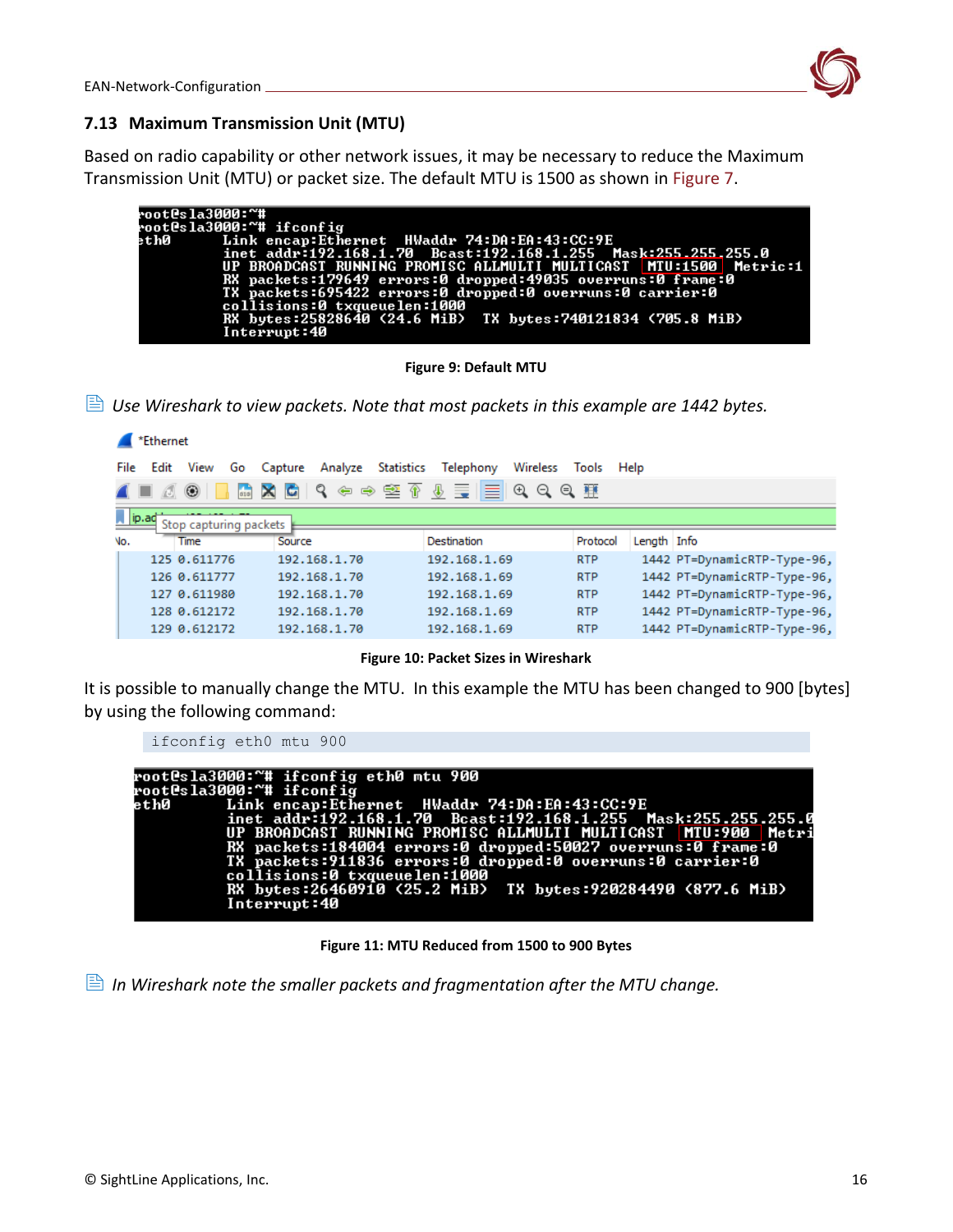| *Ethernet                     |                          |                                  |                                  |             |                                                   |  |  |  |  |  |
|-------------------------------|--------------------------|----------------------------------|----------------------------------|-------------|---------------------------------------------------|--|--|--|--|--|
| <b>File</b><br>Edit<br>View   | Capture<br>Go<br>Analyze | Statistics Telephony             | Wireless Tools Help              |             |                                                   |  |  |  |  |  |
| ۳                             | ९                        | $\circledast$ = III<br>堅金<br>⇔ ⊜ | $\Theta$ $\Theta$ $\blacksquare$ |             |                                                   |  |  |  |  |  |
| $\ $ ip.addr = = 192.168.1.70 |                          |                                  |                                  |             |                                                   |  |  |  |  |  |
| No.<br>Time                   | Source                   | Destination                      | Protocol                         | Length Info |                                                   |  |  |  |  |  |
| 1 0.000000                    | 192.168.1.70             | 192.168.1.69                     | <b>RTP</b>                       |             | 65 PT=DynamicRTP-Type-96, SSRC=0x741DB8C5, Seq=4  |  |  |  |  |  |
| 2 0.000000                    | 192.168.1.70             | 192.168.1.69                     | <b>RTP</b>                       |             | 60 PT=DynamicRTP-Type-96, SSRC=0x741DB8C5, Seq=4  |  |  |  |  |  |
| 3 0.000243                    | 192.168.1.70             | 192.168.1.69                     | IP <sub>v4</sub>                 |             | 914 Fragmented IP protocol (proto=UDP 17, off=0,  |  |  |  |  |  |
| 4 0.000243                    | 192.168.1.70             | 192.168.1.69                     | <b>RTP</b>                       |             | 562 PT=DynamicRTP-Type-96, SSRC=0x741DB8C5, Seq=4 |  |  |  |  |  |
| 5 0.000243                    | 192.168.1.70             | 192.168.1.69                     | IP <sub>v4</sub>                 |             | 914 Fragmented IP protocol (proto=UDP 17, off=0,  |  |  |  |  |  |
| 6 0.000470                    | 192.168.1.70             | 192.168.1.69                     | <b>RTP</b>                       |             | 481 PT=DynamicRTP-Type-96, SSRC=0x741DB8C5, Seq=4 |  |  |  |  |  |
| 7 0.036316                    | 192.168.1.70             | 192.168.1.69                     | <b>RTP</b>                       |             | 65 PT=DynamicRTP-Type-96, SSRC=0x741DB8C5, Seq=4  |  |  |  |  |  |
| 8 0.036317                    | 192.168.1.70             | 192.168.1.69                     | <b>RTP</b>                       |             | 60 PT=DynamicRTP-Type-96, SSRC=0x741DB8C5, Seq=4  |  |  |  |  |  |
| 9 0.036542                    | 192.168.1.70             | 192.168.1.69                     | IP <sub>v4</sub>                 |             | 914 Fragmented IP protocol (proto=UDP 17, off=0,  |  |  |  |  |  |
| 10 0.036545                   | 192.168.1.70             | 192.168.1.69                     | <b>RTP</b>                       |             | 562 PT=DynamicRTP-Type-96, SSRC=0x741DB8C5, Seq=4 |  |  |  |  |  |
| 11 0.036547                   | 192.168.1.70             | 192.168.1.69                     | IP <sub>v4</sub>                 |             | 914 Fragmented IP protocol (proto=UDP 17, off=0,  |  |  |  |  |  |
|                               |                          |                                  |                                  |             |                                                   |  |  |  |  |  |

**Figure 12: Smaller Packet Sizes in Wireshark**

In 3.0.8 software, in [SetSystemValue \(0x92\)](https://sightlineapplications.com/releases/IDD/3_00/struct_s_l_a_set_system_value__t.html) a new system value type (13 - Linux Traffic Control) was added to allow setting the MTU at runtime in addition to setting the peak bitrate.

#### <span id="page-17-0"></span>**7.13.1 Setting MTU Example**

The following steps show an example of how to set MTU using **SetSystemValue (0x92)**.

- △ **CAUTION:** Setting the MTU can cause network instability and communication issues if set incorrectly.
- 1. Connect to the OEM using the Panel Plus application. See the appropriate OEM startup guide for connection instructions.
- 2. From the main menu go to » *Configure* » *System Value* to open the *System Value* dialog window.
- *If Value0 or Value1 are set to zero (0), then the traffic control and MTU are reset to default values.*

#### **Before:** After:

| System Value<br>7<br>×                               |                 |  |  |  |  |  |  |  |  |
|------------------------------------------------------|-----------------|--|--|--|--|--|--|--|--|
| <b>System Value</b>                                  |                 |  |  |  |  |  |  |  |  |
| 13: TRAFFIC_CTRL                                     |                 |  |  |  |  |  |  |  |  |
| Persist (will be saved when parameter file is saved) |                 |  |  |  |  |  |  |  |  |
| Value <sub>0</sub>                                   | 0               |  |  |  |  |  |  |  |  |
| Value 1                                              | 0               |  |  |  |  |  |  |  |  |
| Value <sub>2</sub>                                   | 1500            |  |  |  |  |  |  |  |  |
| Value3                                               | 0               |  |  |  |  |  |  |  |  |
|                                                      | Send<br>Request |  |  |  |  |  |  |  |  |

| System Value       |                                                      | 7 | × |
|--------------------|------------------------------------------------------|---|---|
| System Value       |                                                      |   |   |
| 13: TRAFFIC CTRL   |                                                      |   |   |
|                    | Persist (will be saved when parameter file is saved) |   |   |
| Value <sub>0</sub> | 1500                                                 |   |   |
| Value 1            | 1023                                                 |   |   |
| Value <sub>2</sub> | 900                                                  |   |   |
| Value3             | 0                                                    |   |   |
|                    | Send<br>Request                                      |   |   |

3. Click *Send* when complete.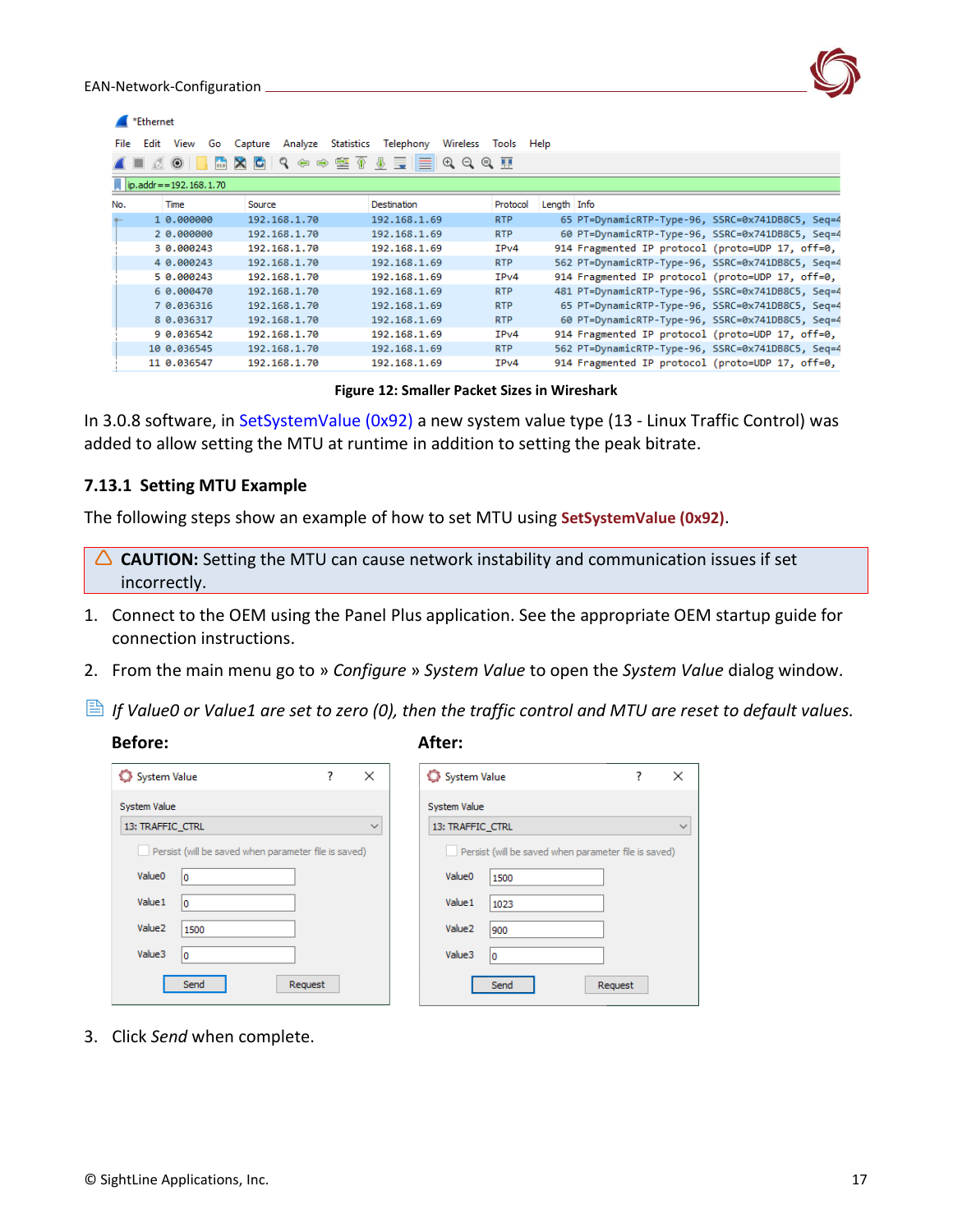

4. To verify, use SSH to connect to the system and use ifconfig (or ip -addr on the 4000-OEM).

**MTU = 1500 before:**

|      | root@sla1500:~# ifconfig eth0<br>eth0 Link encap:Ethernet HWaddr 0E:00:70:0F:01:5A<br>inet addr:192.168.1.127 Bcast:192.168.1.255 Mask:255.255.255.0<br>UP BROADCAST RUNNING PROMISC MULTICAST   MTU:1500   Metric:1<br>RX packets:2624 errors:0 dropped:254 overruns:0 frame:0<br>TX packets:42351 errors:0 dropped:0 overruns:0 carrier:0<br>collisions:0 txqueuelen:1000<br>RX bytes:348607 (340.4 KiB) TX bytes:51762290 (49.3 MiB)<br>Interrupt:33 |  |  |  |  |  |  |  |
|------|---------------------------------------------------------------------------------------------------------------------------------------------------------------------------------------------------------------------------------------------------------------------------------------------------------------------------------------------------------------------------------------------------------------------------------------------------------|--|--|--|--|--|--|--|
|      | $MTU = 900$ after:                                                                                                                                                                                                                                                                                                                                                                                                                                      |  |  |  |  |  |  |  |
| ethØ | root@sla1500:~# ifconfig eth0<br>Link encap:Ethernet HWaddr 0E:00:70:0F:01:5A<br>inet addr:192.168.1.127 Bcast:192.168.1.255 Mask:255.255.255.0<br>UP BROADCAST RUNNING PROMISC MULTICAST MTU:900 Metric:1<br>RX packets:23329 errors:0 dropped:1091 overruns:0 frame:0<br>TX packets:400780 errors:0 dropped:0 overruns:0 carrier:0<br>collisions:0 txqueuelen:1000<br>RX bytes:2557792 (2.4 MiB) IX bytes:428511454 (408.6 MiB)<br>Interrupt:33       |  |  |  |  |  |  |  |

# <span id="page-18-0"></span>**7.14 Iperf (3000-OEM and 4000-OEM only)**

Iperf is an industry standard cross-platform tool for measuring network performance that is available on the 3000-OEM. Iperf uses a client-server model and creates data streams to measure throughput.

The following example demonstrates configuring an iperf server on a Windows PC using UDP port 11000, connecting an iperf client on a 3000-OEM, and measuring throughout over a switched Ethernet network.

Windows PC uses a [precompiled iperf 2.05 32-bit](https://iperf.fr/download/windows/iperf-2.0.5-win32.zip) Windows binary from iperf.fr. This version is compatible with Windows XP-10 x86/x64 and is interoperable with the 3000-OEM version. The PC IP address for this example is  $\langle \langle p \rangle$  ip address>.

- 1. Open a command prompt (cmd.exe) on the PC and type  $\text{cd}$  to the path of the iperf binary.
- 2. To start the iperf server (-s):

```
iperf -s -u -i 1 -p 11000
```
- 3. Open a terminal emulator and establish an SSH session to the 3000-OEM.
- 4. Start the iperf client (-c). From the *root@sla3000~#* prompt, type:

iperf  $-c$  << pc ip address>> -u -i 1 -b 95m -p 11000

 *The -b parameter specifies target bandwidth in Mb/s. During testing, values above 95 dramatically reduced performance with the 3000-OEM configured as the client. The maximum real-world throughput of the 3000-OEM 10/100 Ethernet adapter is ≈95 Mb/s under ideal conditions. The -b parameter should not exceed 95m when the 3000-OEM is configured as the client.*

If successful, the client and server will note the connection established on port 11000. The client reports the data transferred and measured bandwidth in one second intervals.

Once the test is the complete, the client and server display the average bandwidth, lost/total packets, jitter, and amount of data transferred during the test period (Figure 11 and Figure 12).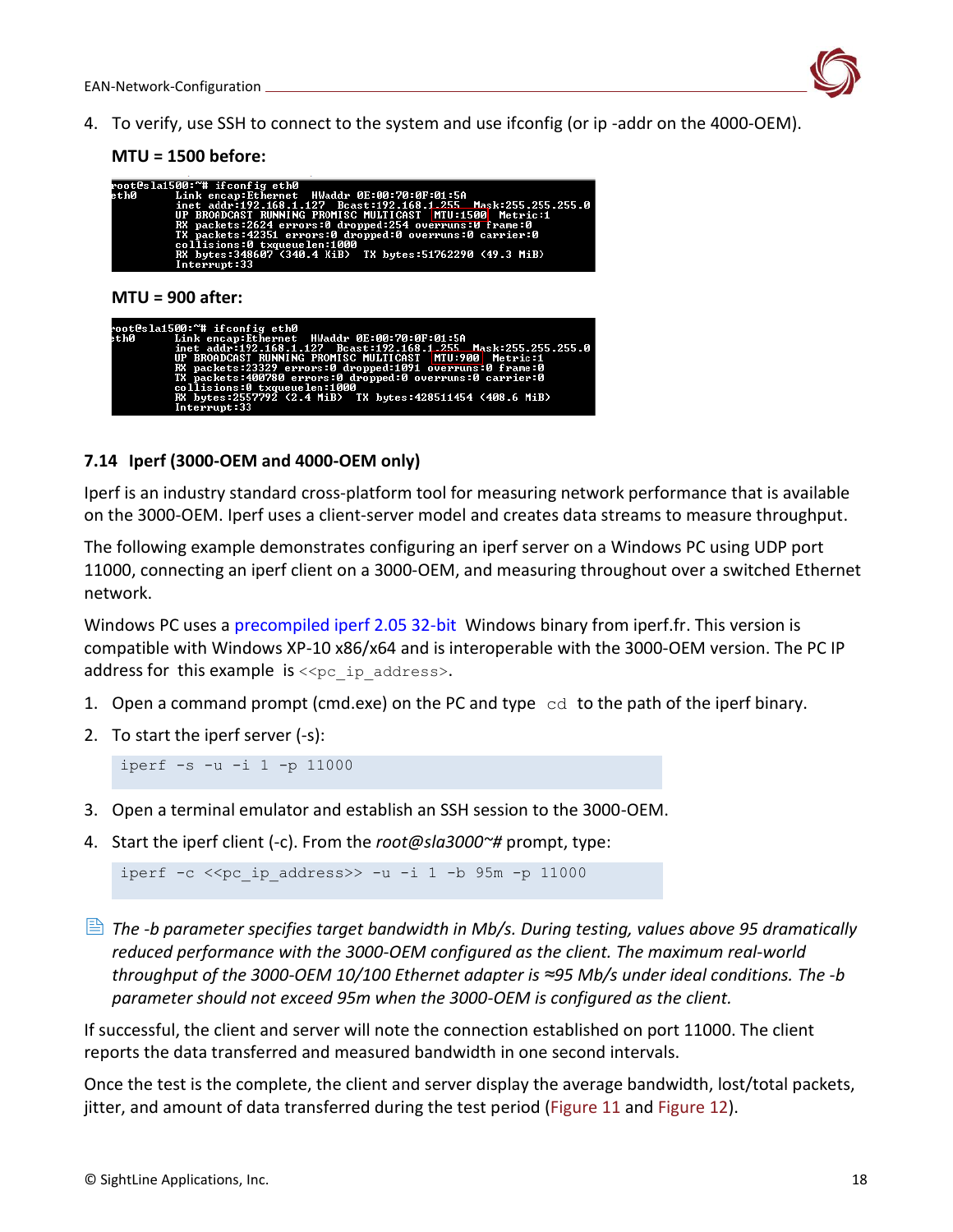

*To configure the 3000-OEM as the server and the PC as the client, swap the example commands.*

| root@sla3000:~# iperf -s -u -i l -p 11000                                   |  |                                                                      |  |  |  |  |  |  |  |            |  |
|-----------------------------------------------------------------------------|--|----------------------------------------------------------------------|--|--|--|--|--|--|--|------------|--|
| Server listening on UDP port 11000                                          |  |                                                                      |  |  |  |  |  |  |  |            |  |
| Receiving 1470 byte datagrams                                               |  |                                                                      |  |  |  |  |  |  |  |            |  |
| UDP buffer size: 848 KByte (default)                                        |  |                                                                      |  |  |  |  |  |  |  |            |  |
| [ 3] local 192.168.1.231 port 11000 connected with 192.168.1.247 port 46690 |  |                                                                      |  |  |  |  |  |  |  |            |  |
|                                                                             |  | [ ID] Interval Transfer Bandwidth Jitter Lost/Total Datagrams        |  |  |  |  |  |  |  |            |  |
|                                                                             |  | [ 3] 0.0-1.0 sec 11.4 MBytes 95.6 Mbits/sec 0.039 ms 52/8178 (0.64%) |  |  |  |  |  |  |  |            |  |
|                                                                             |  | [ 3] 1.0-2.0 sec 11.4 MBytes 95.5 Mbits/sec 0.070 ms 0/8120 (0%)     |  |  |  |  |  |  |  |            |  |
|                                                                             |  | [ 3] 2.0-3.0 sec 11.4 MBytes 95.5 Mbits/sec 0.061 ms 0/8122 (0%)     |  |  |  |  |  |  |  |            |  |
|                                                                             |  | [ 3] 3.0-4.0 sec 11.4 MBytes 95.5 Mbits/sec 0.024 ms 0/8117 (0%)     |  |  |  |  |  |  |  |            |  |
|                                                                             |  | [ 3] 4.0-5.0 sec 11.4 MBytes 95.4 Mbits/sec 0.064 ms 0/8116 (0%)     |  |  |  |  |  |  |  |            |  |
|                                                                             |  | [ 3] 5.0-6.0 sec 11.4 MBytes 95.6 Mbits/sec 0.067 ms 0/8127 (0%)     |  |  |  |  |  |  |  |            |  |
|                                                                             |  | [ 3] 6.0-7.0 sec 11.4 MBytes 95.5 Mbits/sec 0.038 ms                 |  |  |  |  |  |  |  | 0/8123(0%) |  |
|                                                                             |  | [ 3] 7.0-8.0 sec 11.4 MBytes 95.5 Mbits/sec 0.091 ms                 |  |  |  |  |  |  |  | 0/8125(0%) |  |
|                                                                             |  | [ 3] 8.0-9.0 sec 11.4 MBytes 95.5 Mbits/sec 0.078 ms 0/8125 (0%)     |  |  |  |  |  |  |  |            |  |
| $\begin{bmatrix} 3 \end{bmatrix}$                                           |  | 0.0-10.0 sec 114 MBytes 95.5 Mbits/sec 0.012 ms 51/81217 (0.063%)    |  |  |  |  |  |  |  |            |  |
|                                                                             |  | [ 3] 0.0-10.0 sec 1 datagrams received out-of-order                  |  |  |  |  |  |  |  |            |  |

**Figure 13: Inbound Connection and Average Bandwidth During Test Period**

| root@sla3000:~# iperf -c 192.168.1.231 -u -i 1 -b 95m -p 11000 |                                                                                                                           |                                   |  |                                                                             |  |  |  |  |  |
|----------------------------------------------------------------|---------------------------------------------------------------------------------------------------------------------------|-----------------------------------|--|-----------------------------------------------------------------------------|--|--|--|--|--|
|                                                                | Client connecting to 192.168.1.231, UDP port 11000<br>Sending 1470 byte datagrams<br>UDP buffer size: 106 KByte (default) |                                   |  |                                                                             |  |  |  |  |  |
|                                                                |                                                                                                                           |                                   |  | [ 3] local 192.168.1.247 port 46690 connected with 192.168.1.231 port 11000 |  |  |  |  |  |
|                                                                |                                                                                                                           | [ ID] Interval Transfer Bandwidth |  |                                                                             |  |  |  |  |  |
|                                                                |                                                                                                                           |                                   |  | [ 3] 0.0- 1.0 sec 11.4 MBytes 95.5 Mbits/sec                                |  |  |  |  |  |
|                                                                |                                                                                                                           |                                   |  | [ 3] 1.0-2.0 sec 11.4 MBytes 95.5 Mbits/sec                                 |  |  |  |  |  |
|                                                                |                                                                                                                           |                                   |  | [ 3] 2.0-3.0 sec 11.4 MBytes 95.5 Mbits/sec                                 |  |  |  |  |  |
|                                                                |                                                                                                                           |                                   |  | [ 3] 3.0-4.0 sec 11.4 MBytes 95.4 Mbits/sec                                 |  |  |  |  |  |
| E.                                                             |                                                                                                                           |                                   |  | 3] 4.0- 5.0 sec 11.4 MBytes 95.4 Mbits/sec                                  |  |  |  |  |  |
|                                                                |                                                                                                                           |                                   |  | [ 3] 5.0- 6.0 sec 11.4 MBytes 95.6 Mbits/sec                                |  |  |  |  |  |
|                                                                |                                                                                                                           |                                   |  | [ 3] 6.0-7.0 sec 11.4 MBytes 95.5 Mbits/sec                                 |  |  |  |  |  |
| t.                                                             |                                                                                                                           |                                   |  | 3] 7.0-8.0 sec 11.4 MBytes 95.6 Mbits/sec                                   |  |  |  |  |  |
| t.                                                             |                                                                                                                           |                                   |  | 3] 8.0-9.0 sec 11.4 MBytes 95.5 Mbits/sec                                   |  |  |  |  |  |
| t.                                                             |                                                                                                                           |                                   |  | 3] 9.0-10.0 sec 11.4 MBytes 95.5 Mbits/sec                                  |  |  |  |  |  |
| t.                                                             |                                                                                                                           |                                   |  | 3] 0.0-10.0 sec 114 MBytes 95.5 Mbits/sec                                   |  |  |  |  |  |
|                                                                |                                                                                                                           | [ 3] Sent 81218 datagrams         |  |                                                                             |  |  |  |  |  |
| r.                                                             |                                                                                                                           | 3] Server Report:                 |  |                                                                             |  |  |  |  |  |
| r.                                                             |                                                                                                                           |                                   |  | 3] 0.0-10.0 sec   114 MBytes 95.5 Mbits/sec 0.011 ms 51/81217 (0.063%)      |  |  |  |  |  |
| t.                                                             |                                                                                                                           |                                   |  | 3] 0.0-10.0 sec 1 datagrams received out-of-order                           |  |  |  |  |  |

**Figure 14: Outbound Connection and Bandwidth in 1s Intervals**

#### <span id="page-19-0"></span>**7.15 Change Interface Speed / Duplex / Auto-Negotiation Configuration**

 *When disabling auto-negotiation, confirm that the other side of the network cable has disabled auto-negotiation and is using the same network speed and duplex.*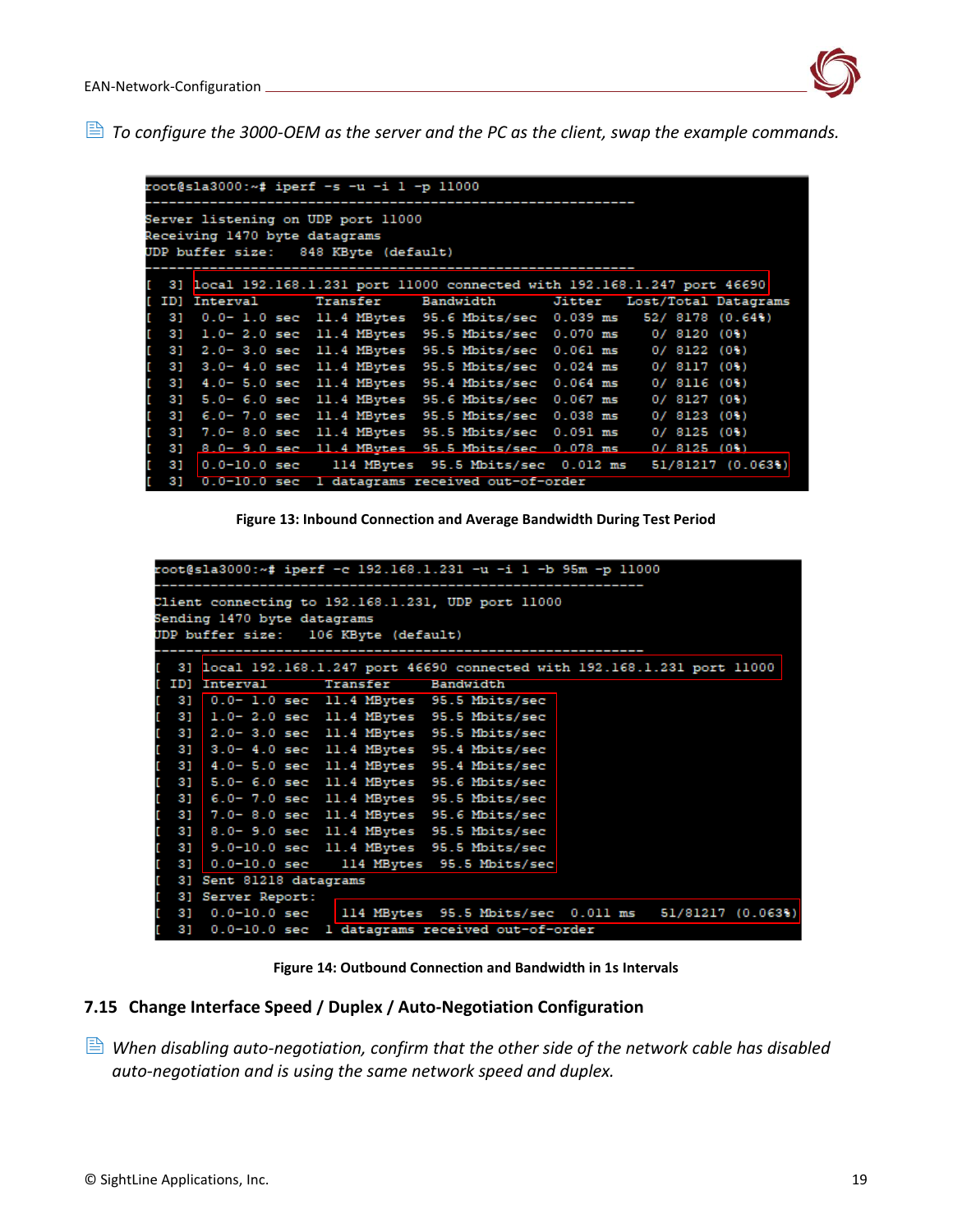

The speed, duplex, and auto-negotiation configuration of the SightLine hardware Ethernet interface can be adjusted using the *ethtool* binary on the embedded Linux system. This may be useful when integrating older devices or specialized network hardware such as satellite radios.

Open a terminal emulator and establish an SSH session to the target. To check the current Ethernet interface configuration:

ethtool eth0

For the 4000-OEM:



**Figure 15: Check Ethernet Interface Configuration**

In Figure 14 the interface configuration has been changed to 10 Mbps full duplex with auto-negotiation disabled by using the command:

ethtool -s eth0 speed 10 duplex full autoneg off

```
root@sla3000:~# ethtool —s eth0 speed 10 duplex full autoneg off<br>root@sla3000:~# ethtool eth0
routesiased. # ethtooi ethe<br>Settings for eth0:<br>Supported ports: [ TP AUI BNC MII FIBRE ]<br>Supported link modes:   100ab2007/451f 1001
                                                  Supports auto-negotiation: Yes<br>Advertised link modes: 10base
                                                  ...<br>10baseT/Half 10baseT/Full<br>100baseT/Half 100baseT/Full
            Advertised pause frame use: No<br><u>Advertised aut</u>o-negotiation: No
            Speed: 10Mb/s
            Duplex: Full
            Port: MII<br>PHYAD: 3
            Transceiver: external
            Auto-negotiation: off
            Current message level: 0x00000000 (0)
            Link detected: yes
```
**Figure 16: Interface Speed / Duplex / Auto-Negotiation Configuration Changed**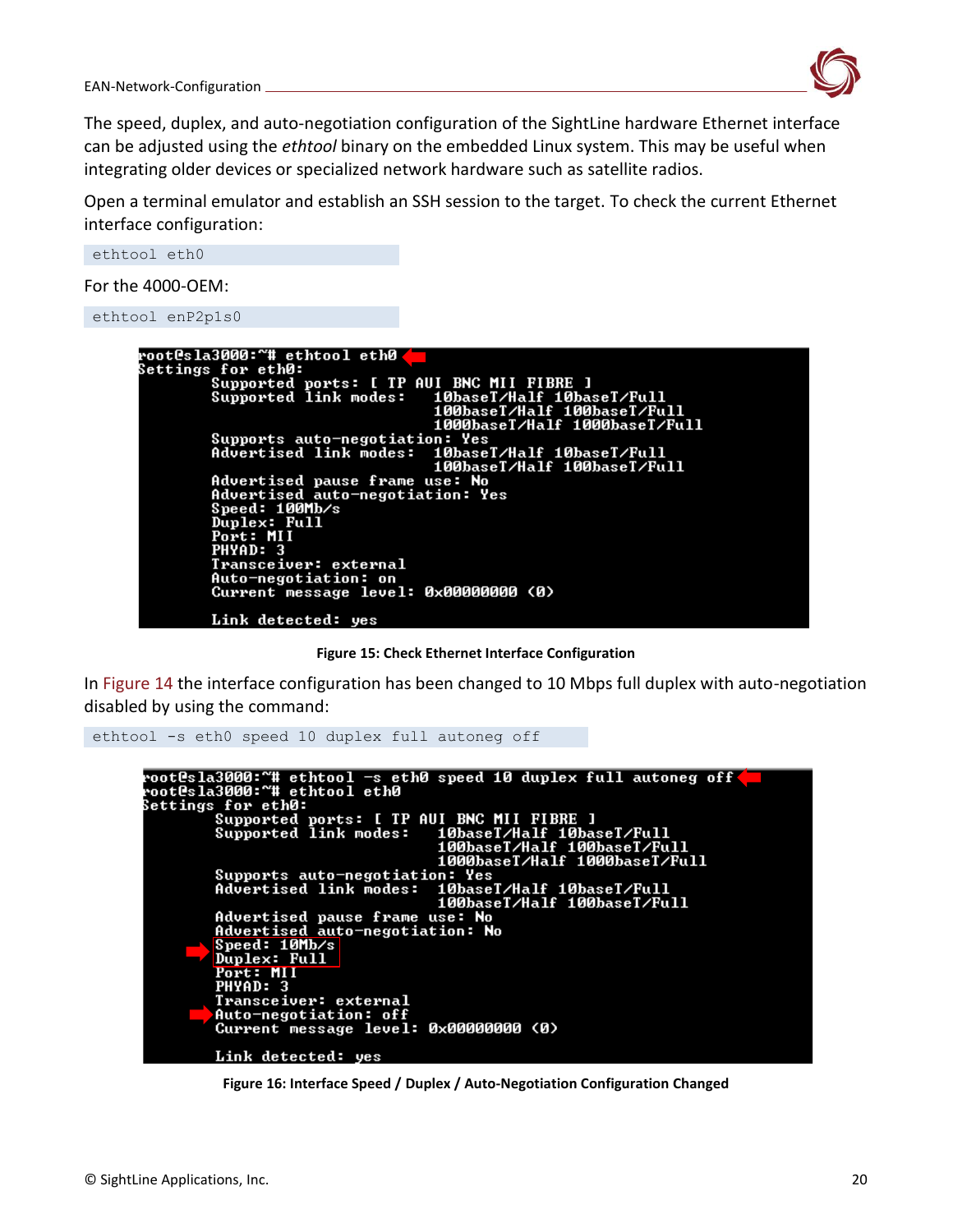

# <span id="page-21-0"></span>**7.15.1 1500-OEM Ethernet Interface Configuration Startup**

To set the interface configuration at startup, add an *ethtool* command to the *rc.local* script.

- 1. Open a terminal emulator and establish an SSH session to the target.
- 2. Open *rc.local* in the vi editor. From the command line, type:

vi /etc/rc.d/rc.local

- 3. Navigate to the end of the file using *Page Down* or the down ↓ arrow key.
- 4. Press the (I) key to enter insert mode.
- 5. If an empty line is not present at the end of the file, press the *Enter* key to insert a new line.
- **IMPORTANT:** Add the *ethtool* command to the end of the file. The intended interface configuration may be overridden if *ethtool* is called prior to *x\_Discover\_Release* and/or *VideoTrack1500*.
- 6. Enter the *ethtool* command.



7. Press the *Escape* key, and then type:

:wq

- 8. Press the *Enter* key to save the file and exit the vi editor.
- 9. At the command line, type:

reboot

 *Auto-negotiation will be enabled during the initial boot process, and the interface will briefly initialize with auto-negotiated parameters once the Linux kernel has loaded. Modifying the interface parameters with ethtool may add up to 10 seconds to the startup process.*

### <span id="page-21-1"></span>**7.15.2 3000-OEM and 4000-OEM Ethernet Interface Configuration Startup**

To set the interface configuration at startup, add an *ethtool* command to the initialization script. On 3000 the initialization script is sla3000 init.sh. On 4000 the initialization script sla init.sh is in /home/slroot/sl/scripts

- 1. Open a terminal emulator and establish an SSH session to the target.
- 2. Open *initialization script* in the vi editor. From the command line, type:

vi sla3000 init.sh (or vi /home/slroot/sl/scripts/sla init.sh on 4000)

- 3. Navigate to the end of the file using *Page Down* or the down arrow  $\downarrow$  key.
- 4. Press the (I) key to enter insert mode.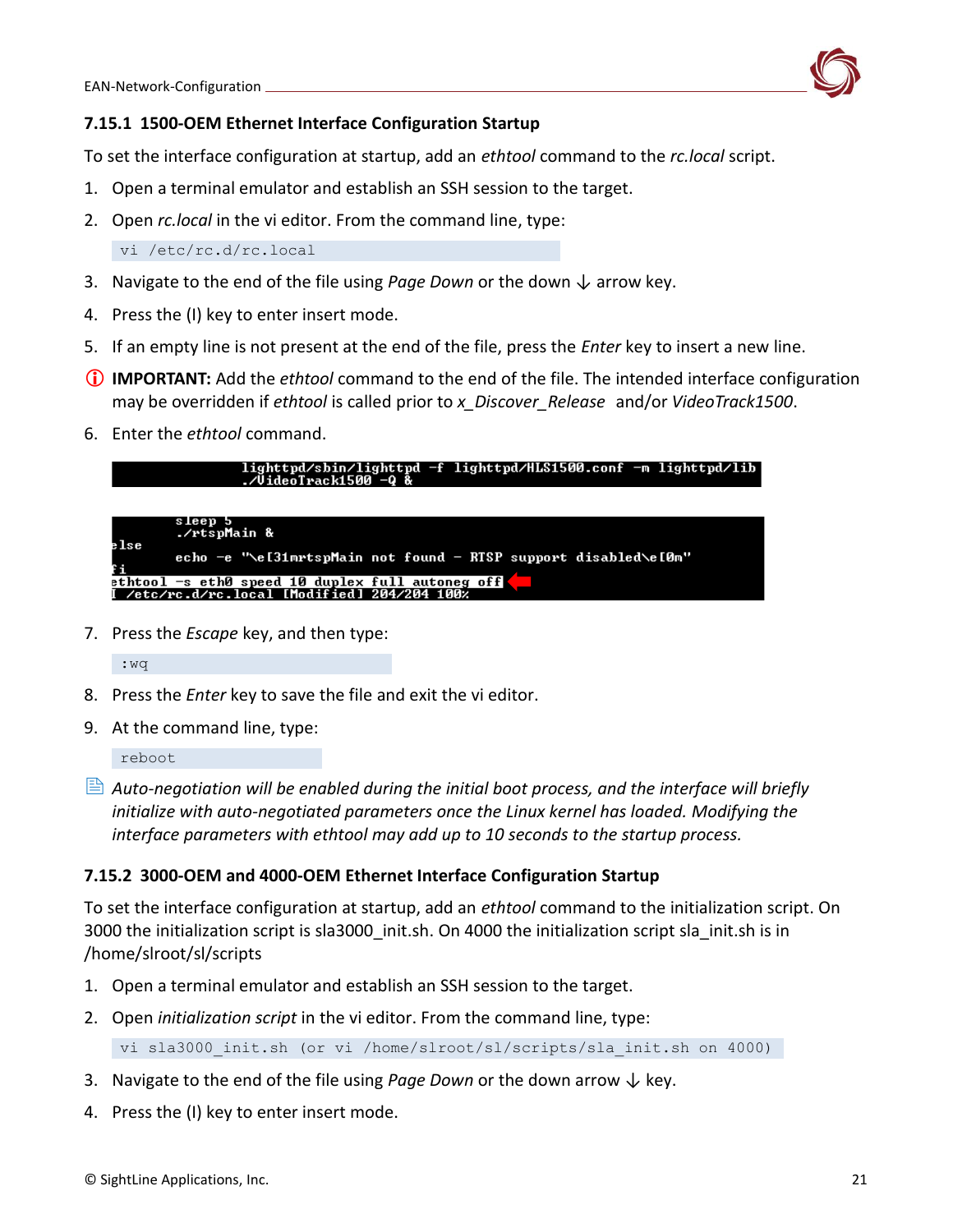

- 5. Position the cursor in the empty line between esac and exit 0.
- **IMPORTANT:** Add the *ethtool* command to the end of the file. The intend interface configuration may be overridden if *ethtool* is called prior to *x\_Discover\_Release* and/or *VideoTrack3000*.
- 6. Enter the *ethtool* command.



7. Press the *Escape* key, and then type:

:wq

- 8. Press the *Enter* key to save the file and exit the vi editor.
- 9. At the command line, type:

reboot

 *Auto-negotiation will be enabled during the initial boot process. The interface will briefly initialize with auto-negotiated parameters once the Linux kernel has loaded. Modifying the interface parameters with ethtool can add up to 10 seconds to the startup process.*

#### <span id="page-22-0"></span>**7.16 Change Time-To-Live (TTL)**

- 1. Open a terminal emulator and establish an SSH session to the target.
- 2. Type:

```
cat /proc/sys/net/ipv4/ip default ttl
```
3. Confirm value is *64*.



*Wireshark can also be used to confirm the value.*

```
\ldots 0101 = Header Length: 20 bytes (5)
> Differentiated Services Field: 0x00 (DSCP: CS0, ECN: No
  Total Length: 1344
  Identification: 0x0000 (0)
> Flags: 0x02 (Don't Fragment)
  Fragment offset: 0
 Time to live: 64
  Protocol: UDP (17)
  Header checksum: 0xb139 [validation disabled]
  [Header checksum status: Unverified]
```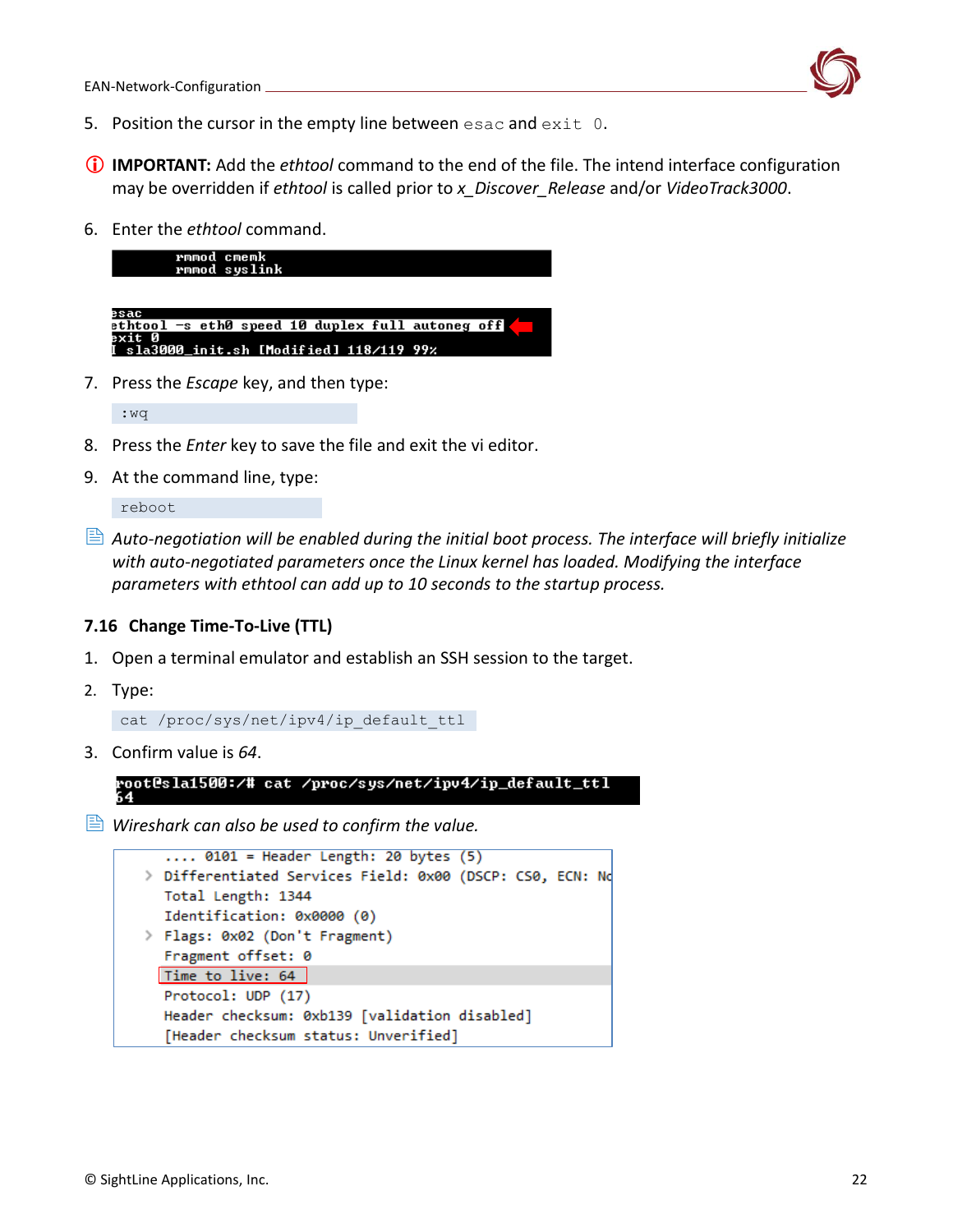

4. Set TTL to new value, type:

echo "128" > /proc/sys/net/ipv4/ip default ttl

root@sla1500:/# echo "128" > /proc/sys/net/ipv4/ip\_default\_ttl root@sla1500:/# cat /proc/sys/net/ipv4/ip\_default\_ttl root@sla1500:/# |

5. Confirm new TTL with Wire Shark.

```
> Differentiated Services Field: 0x00 (DSCP: CS0, ECN: Not-ECT)
  Total Length: 1344
  Identification: 0x0000 (0)
> Flags: 0x02 (Don't Fragment)
  Fragment offset: 0
  Time to live: 128
  Protocol: UDP (17)
  Header checksum: 0x7139 [validation disabled]
  [Header checksum status: Unverified]
```
6. The rc.local (1500-OEM), sla3000 init.sh (3000-OEM), or sl/bin/sla\_init.sh (4000-OEM) can be modified. This allows the TTL to be set every time the system reboots.

#### <span id="page-23-0"></span>**7.17 Improve UDP Performance**

One of the most common causes of lost UDP datagrams is an undersized receive buffer on the socket. Use these commands to query the current UDP/IP receive buffer default and max value:

```
$ sysctl net.core.rmem_max
net.core.rmem max = 212992
$ sysctl net.core.rmem default
net.core.rmem_default = 212992
```
Video hesitation and packet drops are common if the UPD receive buffer size is too small. More so if the video is streamed through RTSP.

*The RTSP server recommended UDP receive buffer size should be at least 868352 bytes.*

Use the following commands to change the UPP receive buffer size (both commands are required):

```
$ sysctl -w net.core.rmem_max=868352
net.core.rmem_max = 868352
$ sysctl -w net.core.rmem_default=868352
net.core.rmem_default = 868352
```
 *Adding the two lines of commands to the beginning of init scripts (/etc/rc.d/rc.local for the 1500- OEM and /home/root/sla3000\_init.sh for the 3000-OEM) will make the changes effective at bootup.*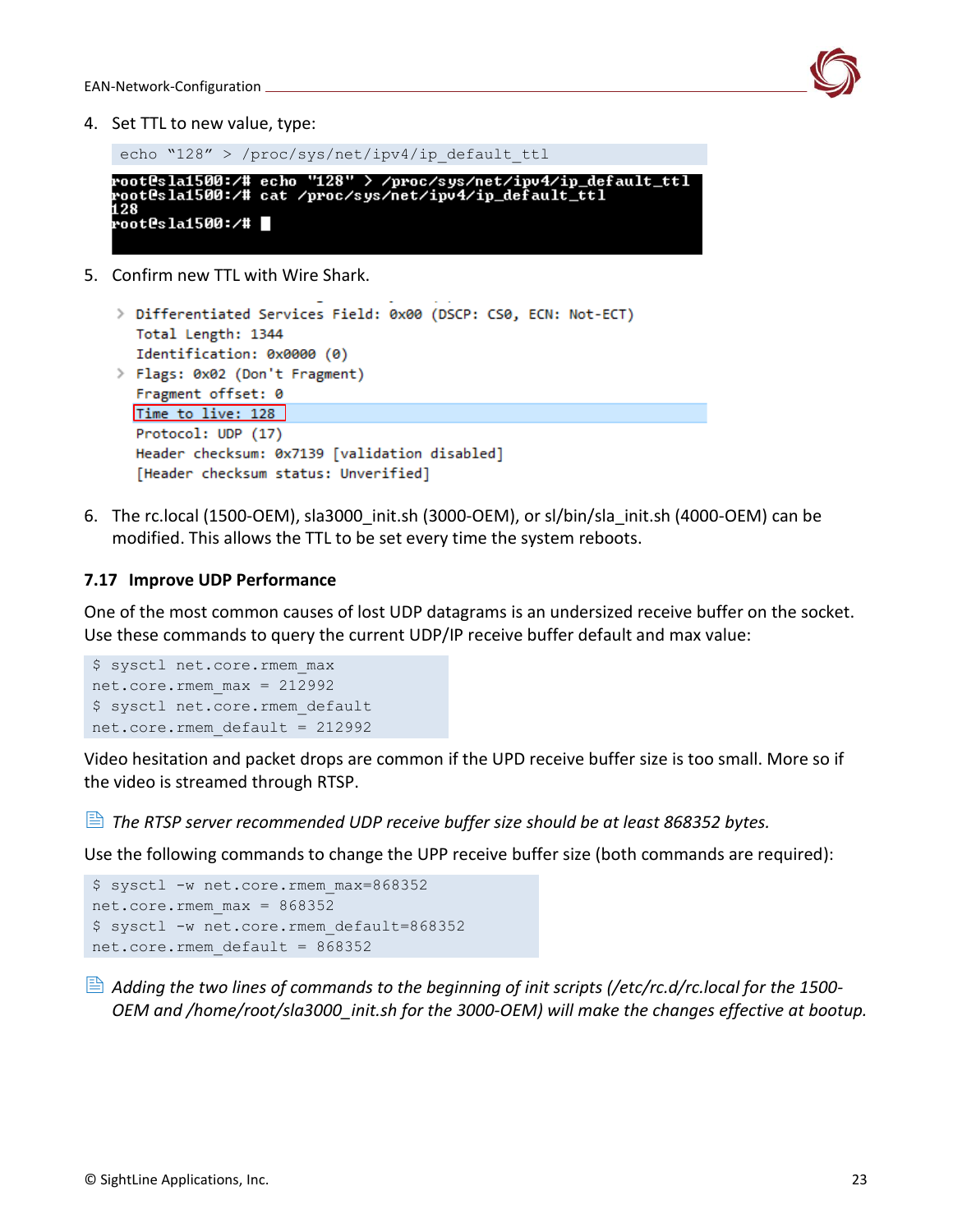

### <span id="page-24-0"></span>**7.18 Improve TCP Performance**

TCP interleaved RTSP can saturate the send buffer in slower or high latency network environments. Increasing the buffer may help smooth out issues. This change can also be added to the startup scripts mentioned above.

<span id="page-24-1"></span>\$ sysctl -w net.ipv4.tcp wmem="4096 868352 868352"

#### **7.19 Analyze RTP with Wireshark**

Wireshark can analyze the integrity of an RTP stream by detecting missed RTP packets and packets received out of order. This can be useful when there are any quality issues when streaming with RTP or RTSP.

To analyze a stream:

- 1. Capture an RTP stream and select an RTP packet.
- 2. From the main menu » *Telephony* » *RTP* » *Stream Analysis*.

|             | *Ethernet |                                   |                                   |                                                                               |                   |                   |                        |       |      |                           |        |
|-------------|-----------|-----------------------------------|-----------------------------------|-------------------------------------------------------------------------------|-------------------|-------------------|------------------------|-------|------|---------------------------|--------|
| <b>File</b> | Edit      | <b>View</b><br>Go                 | Capture                           | Analyze                                                                       | <b>Statistics</b> | Telephony         | Wireless               | Tools | Help |                           |        |
|             |           | $\circledcirc$<br>$\frac{1}{010}$ | $\mathbf{\times}$<br>$\mathbf{C}$ | $\begin{smallmatrix} \bullet & \bullet & \bullet & \bullet \end{smallmatrix}$ |                   | <b>VolP Calls</b> |                        |       |      |                           |        |
|             |           | ip.addr = = 192, 168, 1.80        |                                   |                                                                               |                   | <b>ANSI</b>       |                        |       | ٠    |                           |        |
| No.         |           | <b>Time</b>                       | Source                            |                                                                               |                   | <b>GSM</b>        |                        |       | ٠    | ength Info                |        |
|             |           | 34 0.066880                       |                                   | 192.168.1.80                                                                  |                   |                   | IAX2 Stream Analysis   |       |      | 1442 PT=DynamicRTP-Type-! |        |
|             |           | 35 0.067069                       |                                   | 192.168.1.80                                                                  |                   |                   | <b>ISUP Messages</b>   |       |      | 1442 PT=DynamicRTP-Type-  |        |
|             |           | 36 0.067258                       |                                   | 192.168.1.80                                                                  |                   | <b>LTF</b>        |                        |       |      | 1442 PT=DynamicRTP-Type-! |        |
|             |           | 37 0.067452                       |                                   | 192.168.1.80                                                                  |                   |                   |                        |       |      | 1442 PT=DynamicRTP-Type-! |        |
|             |           | 38 0.067455                       |                                   | 192.168.1.80                                                                  |                   | MTP3              |                        |       | ٠    | 1442 PT=DynamicRTP-Type-  |        |
|             |           | 39 0.067686                       |                                   | 192.168.1.80                                                                  |                   | <b>RTP</b>        |                        |       |      | <b>RTP Streams</b>        | Type-! |
|             |           | 40 0.067892                       |                                   | 192.168.1.80                                                                  |                   | <b>RTSP</b>       |                        |       |      | <b>Stream Analysis</b>    | Type-! |
|             |           | 41 0.067893                       |                                   | 192.168.1.80                                                                  |                   | <b>SCTP</b>       |                        |       |      |                           | Type-! |
|             |           | 42 0.068101                       |                                   | 192.168.1.80                                                                  |                   |                   |                        |       |      | 1442 PT=DynamicRTP-Type-  |        |
|             |           | 43 0.068291                       |                                   | 192.168.1.80                                                                  |                   |                   | <b>SMPP Operations</b> |       |      | 1442 PT=DynamicRTP-Type-! |        |
|             |           | 44 0.068500                       |                                   | 192.168.1.80                                                                  |                   |                   | <b>UCP Messages</b>    |       |      | 1442 PT=DynamicRTP-Type-  |        |
|             |           | 45 0.068501                       |                                   | 192.168.1.80                                                                  |                   |                   |                        |       |      | 1442 PT=DynamicRTP-Type-  |        |

3. Review the summary window. It will show details of each RTP packet captured including any lost packets.

| 192.168.1.80:16902 $\leftrightarrow$<br>192.168.1.69:53570<br><b>Forward</b> |                         | Forward             | Reverse           | Graph              |                     |                |                              |        |                    |
|------------------------------------------------------------------------------|-------------------------|---------------------|-------------------|--------------------|---------------------|----------------|------------------------------|--------|--------------------|
|                                                                              |                         | ᅐ<br>Packet<br>2274 | Sequence<br>44562 | Delta (ms)<br>0.00 | Jitter (ms)<br>0.00 | Skew<br>0.00   | <b>Bandwidth</b><br>24153.55 | Marker | <b>Status</b><br>✔ |
| <b>SSRC</b>                                                                  | 0x6b85c5e1              | 2275                | 44563             | 0.00               | 0.00                | 0.00           | 24164.98                     |        | ✔                  |
| Max Delta                                                                    | $0.00 \text{ ms} \ @ 0$ | 2276                | 44564             | 0.00               | 0.00                | 0.00           | 24176.40                     |        | ✔                  |
| <b>Max Jitter</b>                                                            | $0.00$ ms               | 2277                | 44565             | 0.00               | 0.00                | 0.00           | 24187.82                     |        | ✔                  |
| Mean Jitter 0.00 ms                                                          |                         | 2278                | 44566             | 0.00               | 0.00                | 0.00           | 24199.25                     |        | ✔                  |
| Max Skew                                                                     | $0.00$ ms               | 2279                | 44567             | 0.00               | 0.00                | 0.00           | 24210.67                     |        | ✓                  |
| RTP Packets 36442<br><b>Expected</b>                                         | 36442                   | 2280                | 44568             | 0.00               | 0.00                | 0.00           | 24222.10                     |        | ✔                  |
| Lost                                                                         | $0(0.00\%)$             | 2281                | 44569             | 0.00               | 0.00                | 0.00           | 24233.52                     |        | ✔                  |
| <b>Seq Errs</b>                                                              | $\mathbf{0}$            | 2282                | 44570             | 0.00               | 0.00                | 0.00           | 24244.94                     |        | ✓                  |
| <b>Duration</b>                                                              | 40.27 s                 | 2283                | 44571             | 0.00               | 0.00                | 0.00           | 24256.37                     |        | ✓                  |
| <b>Clock Drift</b>                                                           | 0 <sub>ms</sub>         | 2284                | 44572             | 0.00               | 0.00                | 0.00           | 24267.79                     |        | ✔                  |
| <b>Freg Drift</b>                                                            | 1 Hz (0.00 %)           | 2285                | 44573             | 0.00               | 0.00                | 0.00           | 24279.22                     |        | ✔                  |
|                                                                              |                         | 2286                | 44574             | n nn               | n nn                | n <sub>n</sub> | 24290.64                     |        | $\cdot$            |

Wireshark · RTP Stream Analysis · wireshark\_CF8D8662-7B24-4693-9F5D-333E902A979D\_20180712093317\_a03324

#### <span id="page-24-2"></span>**7.20 Disable Network Services**

Use Table 4 to disable the following network features in the SightLine Hardware. Reboot the target for the settings to take effect.

 *Starting with 2.23, these files can be edited in the Upgrade Utility subfolder on the host PC. The modified files will be copied to the target during the firmware upgrade process.*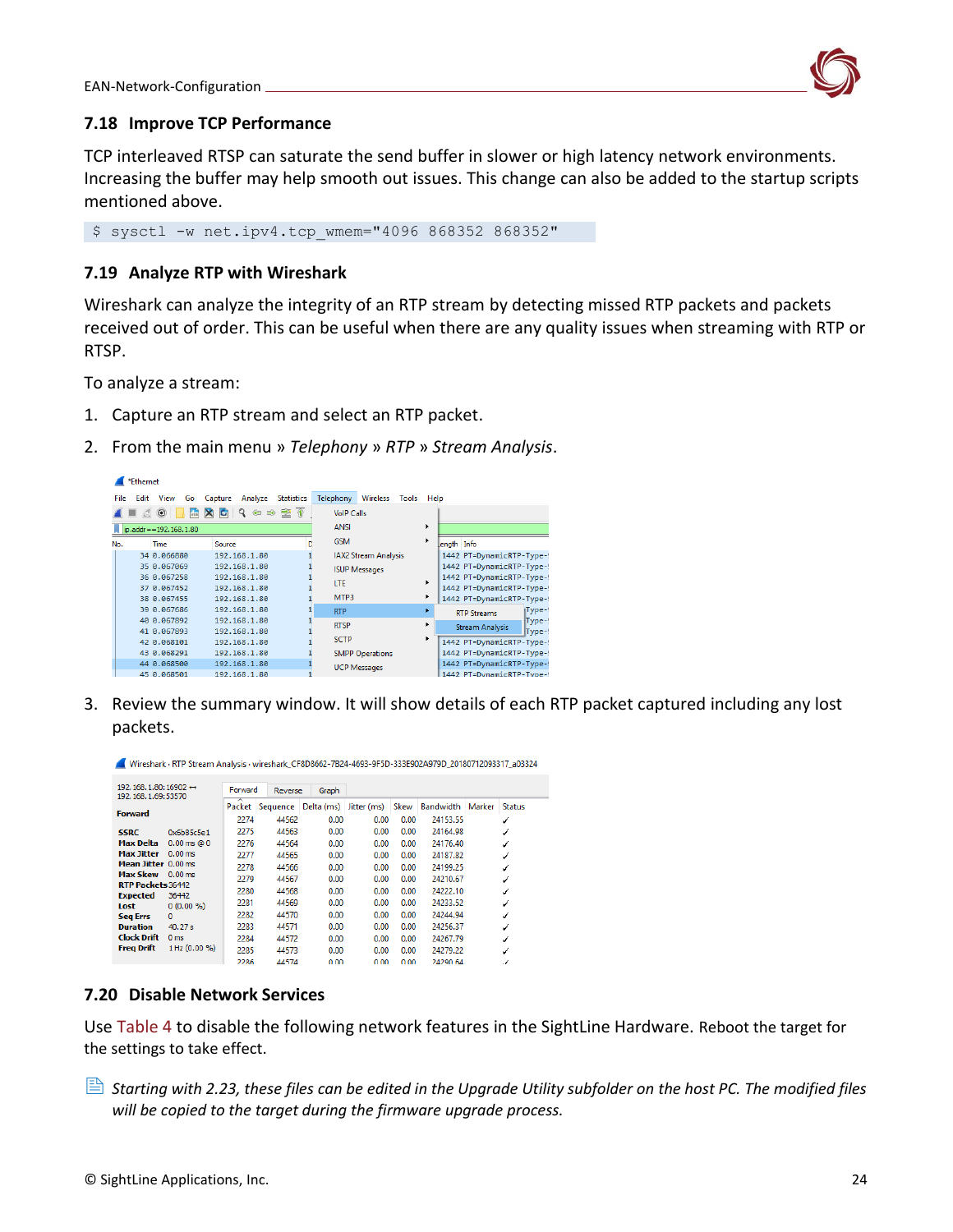

#### **Table 4: Disable Network Services**

| Network Feature   Hardware             |          | File to be edited (use vi):          | <b>Changes to file:</b>                                                                                                                                                            |  |  |
|----------------------------------------|----------|--------------------------------------|------------------------------------------------------------------------------------------------------------------------------------------------------------------------------------|--|--|
| <b>SSH</b>                             | 1500-OEM | /etc/rc.d/init.d/dropbear            | As the second line add:<br>exit 0                                                                                                                                                  |  |  |
|                                        | 3000-OEM | /etc/init.d/dropbear                 | Change NO START=0 to NO START=1                                                                                                                                                    |  |  |
|                                        | 4000-OEM |                                      | To disable:<br>sudo systemctl disable<br>ssh.socket<br>To enable:<br>sudo systemctl enable ssh.socket                                                                              |  |  |
| <b>FTP</b>                             | 1500-OEM | /etc/inetd.conf                      | Insert $#$ in front of:<br>ftp stream tcp nowait root<br>/usr/sbin/vsftpd                                                                                                          |  |  |
|                                        | 3000-OEM | /etc/rc5.d/S80slaVsFtpd.sh           | As the second line add:<br>exit 0                                                                                                                                                  |  |  |
|                                        | 4000-OEM |                                      | To disable:<br>sudo systemctl disable vsftpd<br>To enable:<br>sudo systemctl enable vsftpd                                                                                         |  |  |
| <b>HLS</b><br>(HTTP Live<br>Streaming) | 1500-OEM | /etc/rc.d/rc.local                   | Comment out (#) the following line:<br>lighttpd/sbin/lighttpd -f<br>lighttpd/HLS1500.conf -m lighttpd/lib                                                                          |  |  |
|                                        | 3000-OEM | /home/root/sla3000 init.sh           | Comment out (#) the following lines:<br>mkdir /var/cache/lighttpd<br>lighttpd/sbin/lighttpd -D -f<br>lighttpd/HLS.conf -m lighttpd/lib &                                           |  |  |
|                                        | 4000-OEM | /home/slroot/sl/scripts/sla_init.sh: | Comment out (#) the following line:<br>lighttpd -D -f<br>/home/slroot/sl/lighttpd/HLS.conf &                                                                                       |  |  |
| <b>RTSP</b>                            | 1500-OEM | /etc/rc.d/rc.local                   | Comment out (#) the following lines:<br>if [ -f rtspMain ]; then<br>sleep 5<br>./rtspMain &<br>else<br>echo -e "\e[31mrtspMain not<br>found - RTSP support<br>disabled\e[0m"<br>fi |  |  |
|                                        | 3000-OEM | /home/root/sla3000_init.sh           | Comment out (#) the following lines:<br>if [ -f rtspMain ]; then<br>sleep 5<br>./rtspMain &<br>else<br>echo -e "\e[31mrtspMain not<br>found - RTSP support<br>disabled\e[0m"<br>fi |  |  |
|                                        | 4000-OEM | /home/slroot/sl/scripts/sla_init.sh  | Comment out (#) the following line:<br>./1 rtspMain ARM64 Release.out &                                                                                                            |  |  |